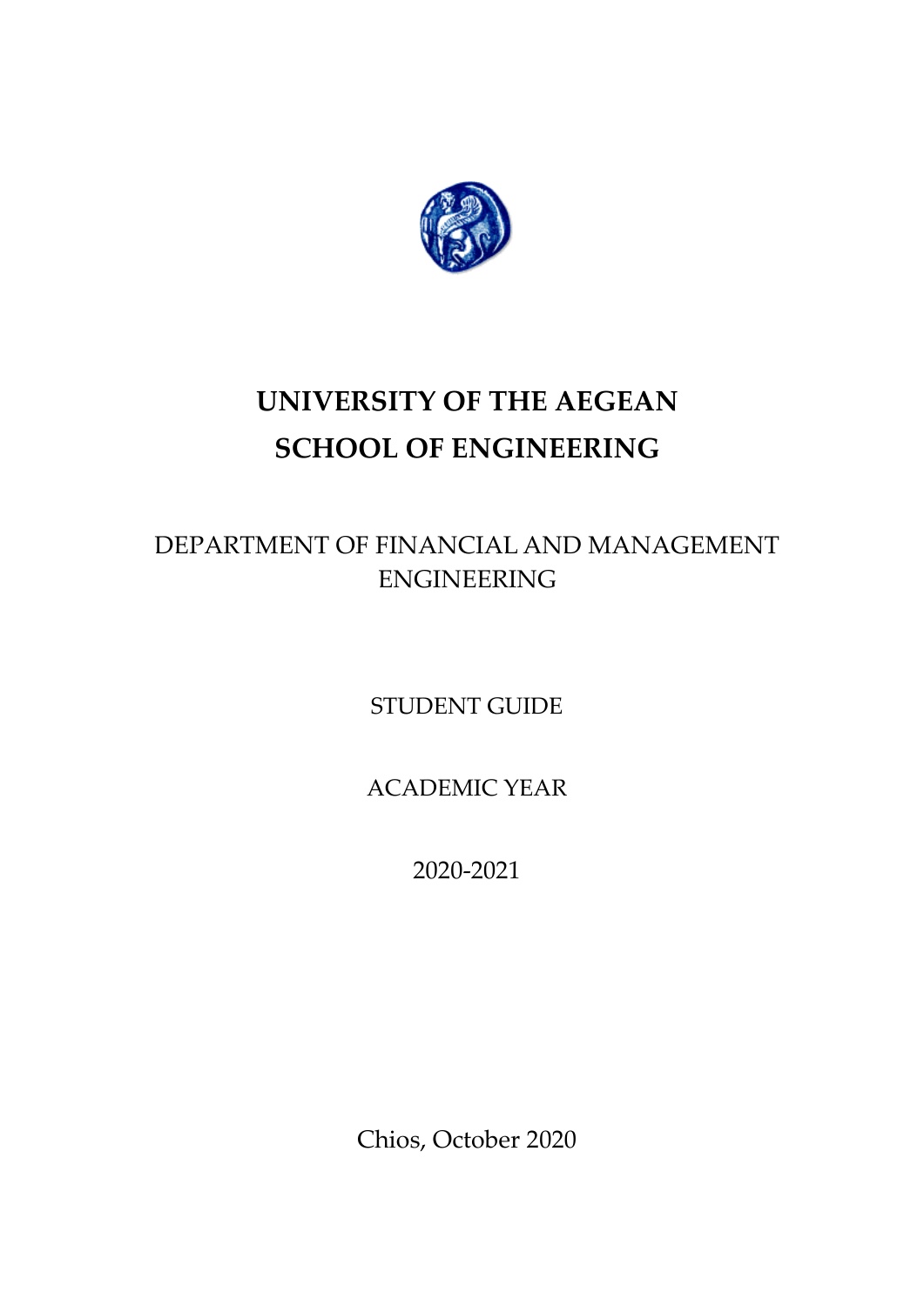# **Table of Contents**

| THE DEPARTMENT OF FINANCIAL AND MANAGEMENT ENGINEERING 11 |  |
|-----------------------------------------------------------|--|
|                                                           |  |
|                                                           |  |
|                                                           |  |
|                                                           |  |
|                                                           |  |
|                                                           |  |
|                                                           |  |
|                                                           |  |
|                                                           |  |
|                                                           |  |
|                                                           |  |
|                                                           |  |
|                                                           |  |
|                                                           |  |
|                                                           |  |
|                                                           |  |
|                                                           |  |
|                                                           |  |
|                                                           |  |
|                                                           |  |
|                                                           |  |
|                                                           |  |
|                                                           |  |
|                                                           |  |
|                                                           |  |
|                                                           |  |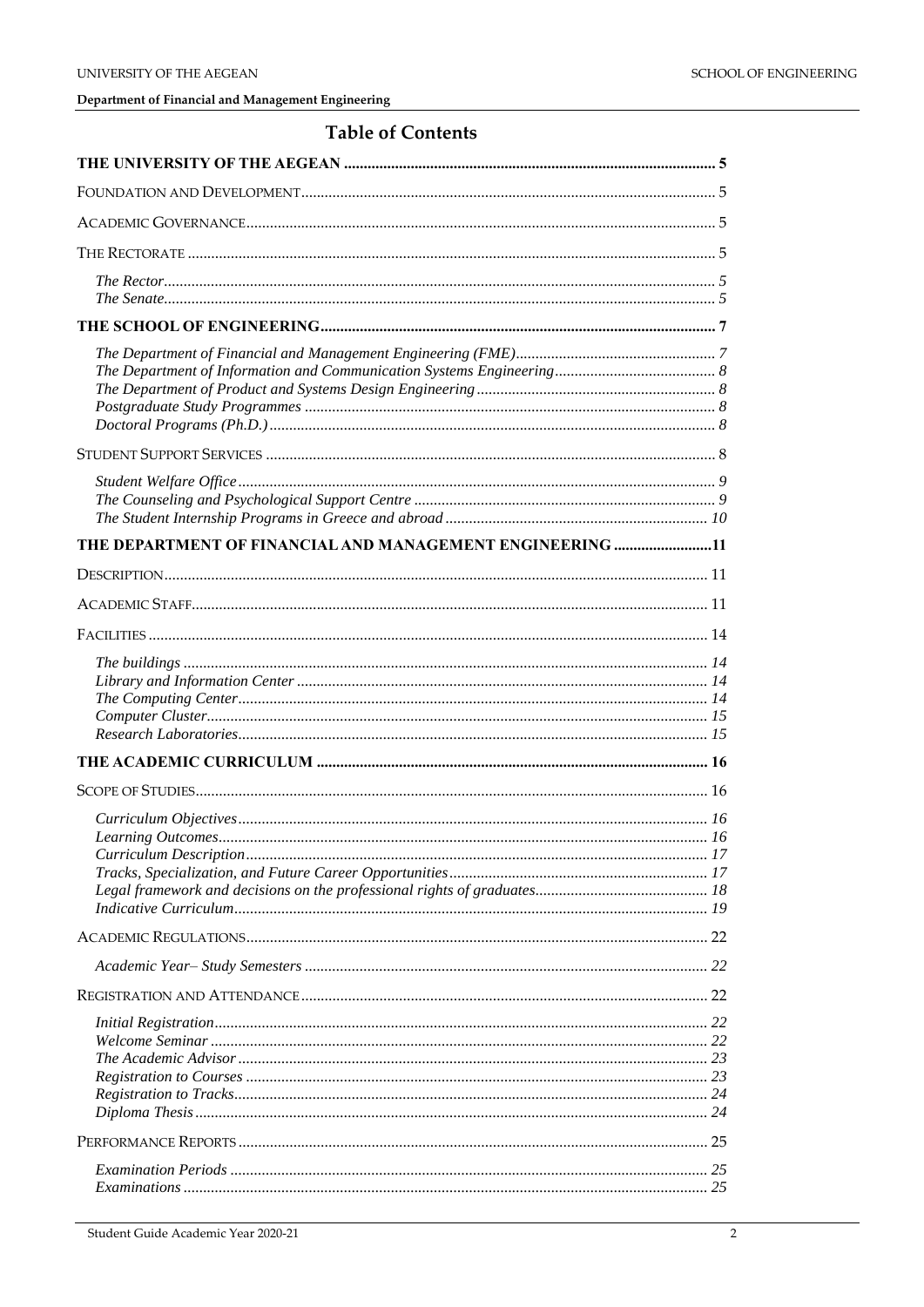| $\emph{Grade of Diploma} \normalsize\dots\normalsize\dots\normalsize\dots\normalsize\dots\normalsize\dots\normalsize\dots\normalsize\dots\normalsize\dots\normalsize\dots\normalsize\dots\normalsize\dots\normalsize\dots\normalsize\dots\normalsize\dots\normalsize\dots\normalsize\dots\normalsize\dots\normalsize\dots\normalsize\dots\normalsize\dots\normalsize\dots\normalsize\dots\normalsize\dots\normalsize\dots\normalsize\dots\normalsize\dots\normalsize\dots\normalsize\dots\normalsize\dots\normalsize\dots\normalsize\dots\normalsize\dots\normalsize\dots\normalsize\dots\normalsize\dots\$ |  |
|-------------------------------------------------------------------------------------------------------------------------------------------------------------------------------------------------------------------------------------------------------------------------------------------------------------------------------------------------------------------------------------------------------------------------------------------------------------------------------------------------------------------------------------------------------------------------------------------------------------|--|
|                                                                                                                                                                                                                                                                                                                                                                                                                                                                                                                                                                                                             |  |
|                                                                                                                                                                                                                                                                                                                                                                                                                                                                                                                                                                                                             |  |
|                                                                                                                                                                                                                                                                                                                                                                                                                                                                                                                                                                                                             |  |
| ENROLLMENT OF GRADUATES AT THE DEPARTMENT OF FINANCIAL AND MANAGEMENT ENGINEERING 28                                                                                                                                                                                                                                                                                                                                                                                                                                                                                                                        |  |
|                                                                                                                                                                                                                                                                                                                                                                                                                                                                                                                                                                                                             |  |
|                                                                                                                                                                                                                                                                                                                                                                                                                                                                                                                                                                                                             |  |
|                                                                                                                                                                                                                                                                                                                                                                                                                                                                                                                                                                                                             |  |
|                                                                                                                                                                                                                                                                                                                                                                                                                                                                                                                                                                                                             |  |
|                                                                                                                                                                                                                                                                                                                                                                                                                                                                                                                                                                                                             |  |
|                                                                                                                                                                                                                                                                                                                                                                                                                                                                                                                                                                                                             |  |
|                                                                                                                                                                                                                                                                                                                                                                                                                                                                                                                                                                                                             |  |
|                                                                                                                                                                                                                                                                                                                                                                                                                                                                                                                                                                                                             |  |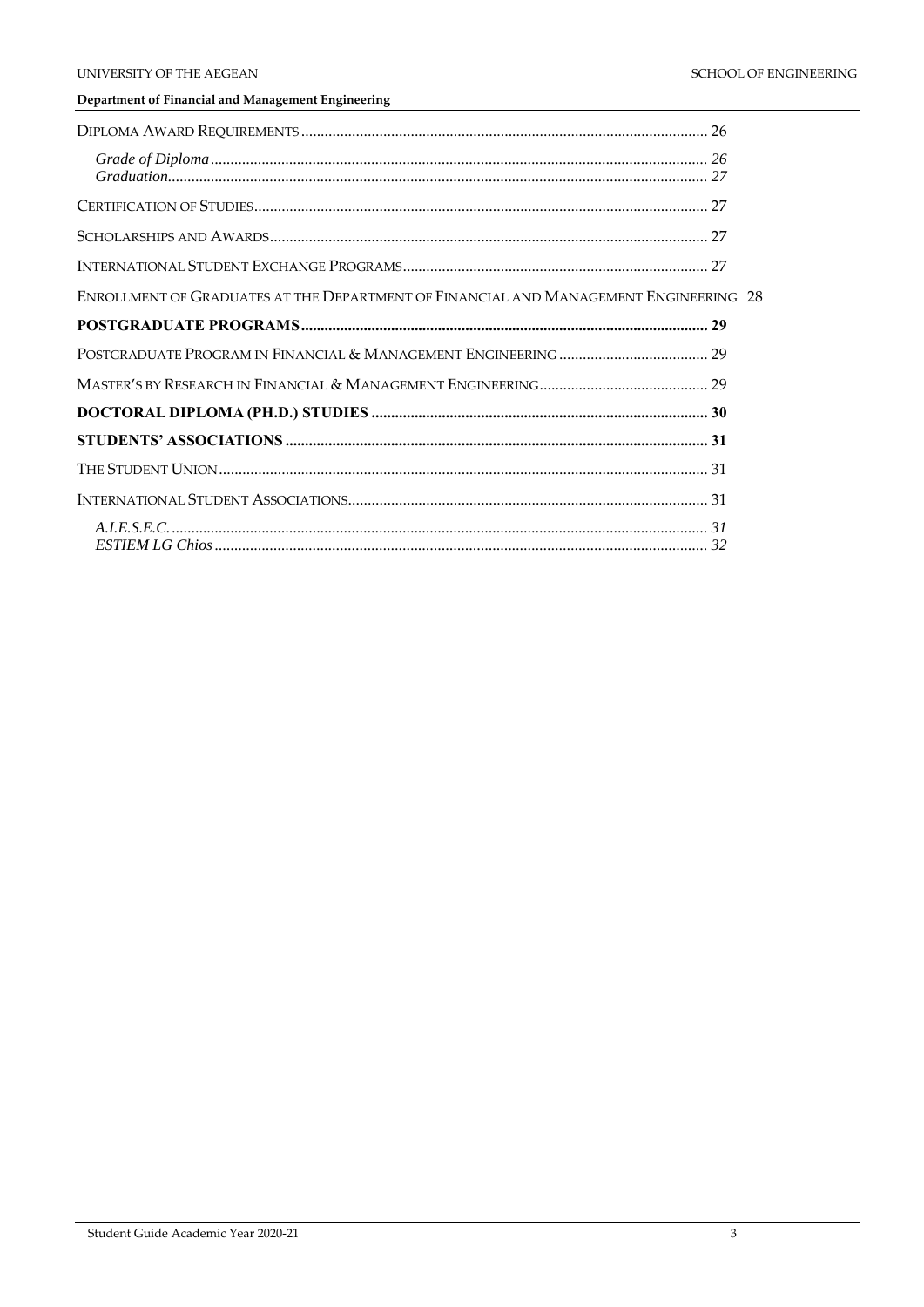# **Useful Information**

# **Department of Financial and Management Engineering**

Postal address: 41, Admiral Kountouriotou Str., 82132 Chios

Tel.: +30-22710-35400

Fax: +30-22710-35419

E-mail: fme@aegean.gr

Webpage: [http://www.aegean.gr](http://www.aegean.gr/)

| Head of the Department, Nicholas Ampazis, Associate Professor: <sup>22</sup> 2271035401 |                                                                                                                                   |  |  |  |  |
|-----------------------------------------------------------------------------------------|-----------------------------------------------------------------------------------------------------------------------------------|--|--|--|--|
| Head of Postgraduate Program, Professor Georgios Dounias: <sup>22</sup> 2271035421      |                                                                                                                                   |  |  |  |  |
| Head of Administration Services, Mrs Despoina Monogioudi: $\hat{B}$ +30-22710-35402     |                                                                                                                                   |  |  |  |  |
|                                                                                         | Secretary to the Head of the Department: $\mathbf{\hat{x}}$ +30-22710-35403, $\boxtimes$ TMOD Gram Proedr@chios.aegean.gr         |  |  |  |  |
|                                                                                         | Secretary of the Undergraduate Program: $\mathbf{\mathcal{F}}$ +30-22710-35411, 35430, 35414 $\boxtimes$ TMOD gram foit@aegean.gr |  |  |  |  |
| Secretary of the Postgraduate Programs:                                                 |                                                                                                                                   |  |  |  |  |
| $\mathbf{\widehat{m}}$ +30-22710-35422 (O.DI.M.), $\boxtimes$ odim_gram@chios.aegean.gr |                                                                                                                                   |  |  |  |  |
| <b>☎+30-22710-35432 (ME.D.M.O.D.E), <u>⊠medmode</u> gram@chios.aegean.gr</b>            |                                                                                                                                   |  |  |  |  |
|                                                                                         | <b>雷</b> +30-22710-35432 Doctoral Studies Program / Postdoctoral Research , ⊠ <u>chios-tmod@aegean.gr</u>                         |  |  |  |  |
| Student Internships' Office:                                                            | <sup>■</sup> +30-22710-35419, 図 TMOD_Prakt_Askisi@chios.aegean.gr                                                                 |  |  |  |  |
| Computing Centre (Help Desk):                                                           | $\mathbf{\widehat{m}}$ +30-22710-35166, $\boxtimes$ help@chios.aegean.gr                                                          |  |  |  |  |
| <b>Student Welfare Office:</b>                                                          | <b>■</b> +30-22710-35025, △ merimna@chios.aegean.gr                                                                               |  |  |  |  |
| Student Counseling and Psychological                                                    |                                                                                                                                   |  |  |  |  |
| <b>Support Centre:</b>                                                                  | <b>■+30-22710-40704 &amp; 22710-20838, ⊠ kphiou@otenet.gr</b>                                                                     |  |  |  |  |
| Students' Association:                                                                  | $\mathbf{F}$ +30-22710-35491, $\boxtimes$ fsyllogos@fme.aegean.gr                                                                 |  |  |  |  |
| Local Library                                                                           | <b>■</b> +30-22710-35030, △ lib-chios@aegean.gr                                                                                   |  |  |  |  |
|                                                                                         |                                                                                                                                   |  |  |  |  |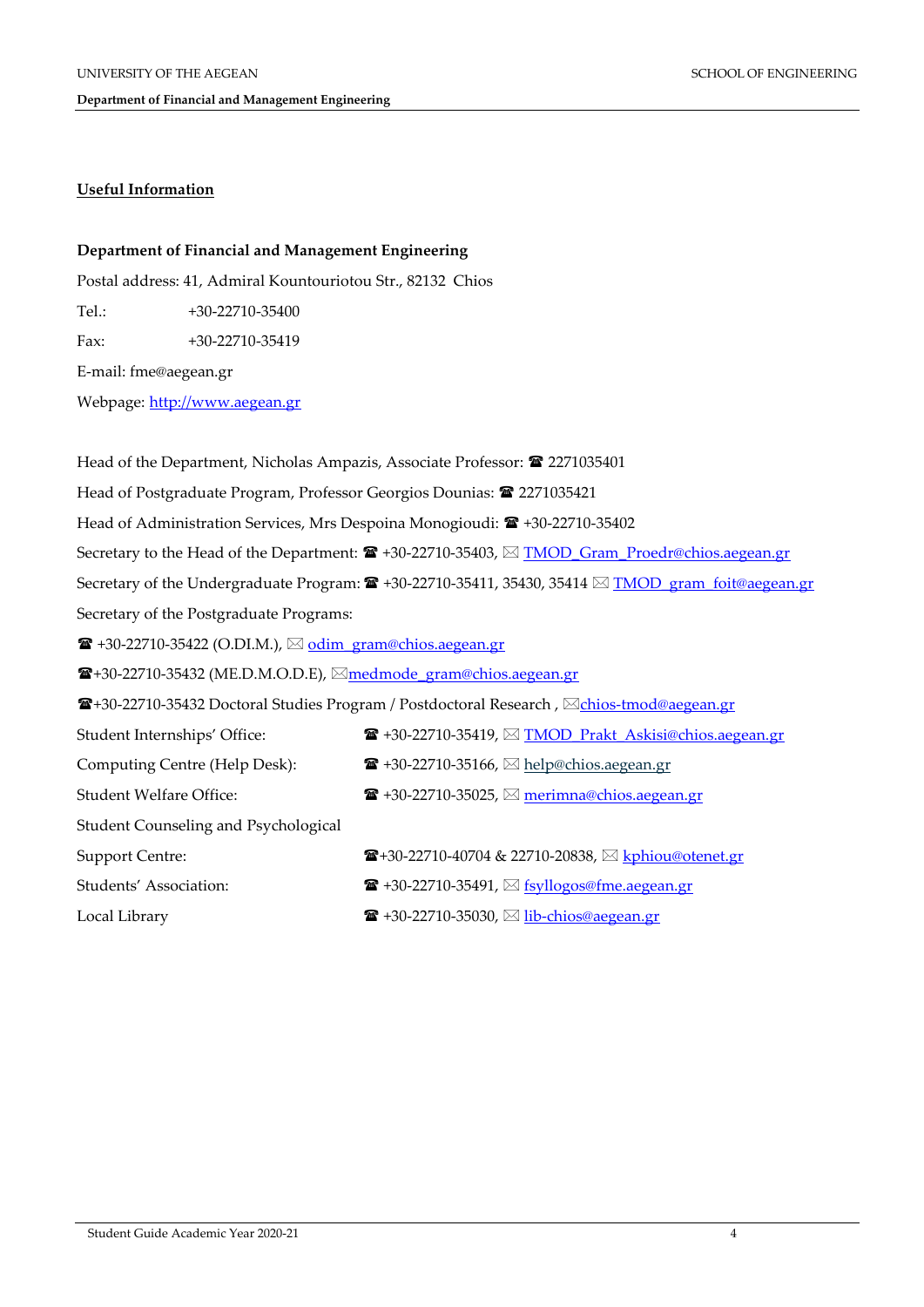# **THE UNIVERSITY OF THE AEGEAN**

# **Foundation and Development**

The University of the Aegean was founded on 20<sup>th</sup> March 1984, under the Presidential Decree 83/1984. The University's headquarters are located in Mytilene, while its various academic and research activities are distributed in five islands of the Aegean complex, thus establishing a Network- University.

The University academic goals include the development and promotion of innovative scientific disciplines and curricula in selected fields of Higher Education in accordance with current requirements of the Greek and global community.

Besides its educational activities, the University of the Aegean focuses on the promotion of basic and applied research. Its unique geographic location contributes significantly to the social and economic development of the Aegean region.

Today, the University consists of 6 Schools, 18 Departments and offers 43 Graduate Study Programs.

For more information visit the University of the Aegean website:<http://www1.aegean.gr/aegean2/index.html>

# **Academic Governance**

The managing authorities of the University are the Rectorate, that is the Rector, the Vice-Rectors, the Senate and the Rector's Council

# **The Rectorate**

#### **The Rector**

The Rector presides over the University, represents and directs it, is responsible for the proper functioning of its operations, convenes the Senate and ensures the implementation of its decisions. In his / her work he/she is assisted by four Vice-Rectors.

The **Rector** of the University of the Aegean is Professor Chrysi Vitsilaki

The **Vice Rector of Research Research and Lifelong Learning** is Assoc. Professor Maria Mavri

The **Vice Rector of Academic and Student Affairs** is Professor Elena Theodoropoulou

The **Vice Rector of Administrative Affairs** is Professor Dimitrios Papageorgiou

The **Vice-Rector for Finance, Planning and Development** is Professor Charalambos Skianis

#### **The Senate**

According to the provisions of paragraph 1 of Article 13 of Law 4485/2017 (Government Gazette 114 / 04.08.2017, A ') the Senate is composed of:

- a) The Rector.
- b) The Vice-Rectors.
- c) The Deans of the Schools.
- d) The Heads of the Departments.
- e) Student representatives whose number should account for 10% of all members of the Senate consisting of cases a to d above. If, by the above percentage, a decimal number is obtained, it is rounded to the previous integer when it is less than half (0,5) and to the next integer when it is half (0,5) or more than half. Student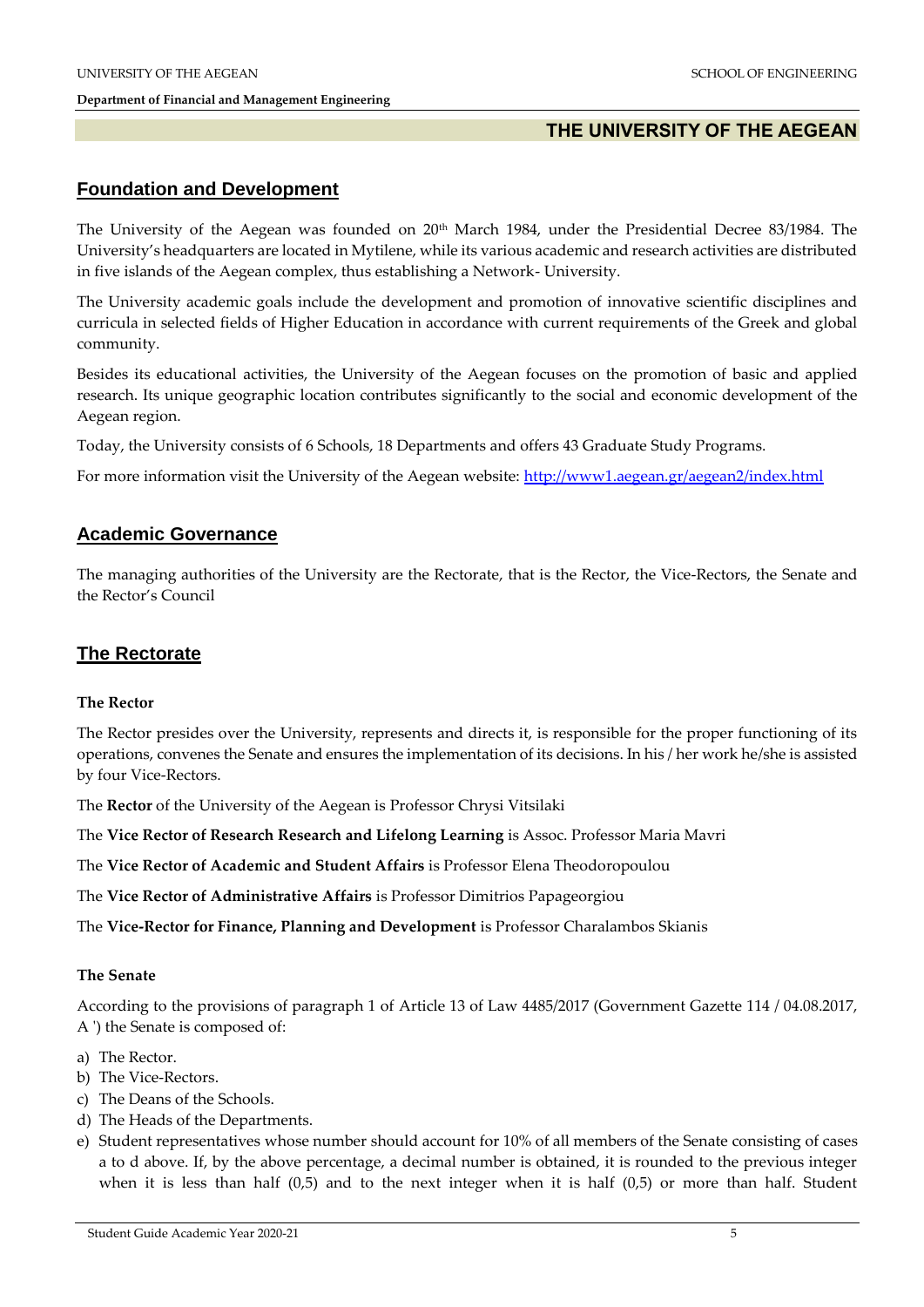representatives are at least one (1) from the undergraduate students and one (1) from the postgraduate students and doctoral candidates, where available.

The above student representatives are elected, along with their alternates, for an annual term by the eligible students, through direct, secret and universal voting of all students of the University.

f) Three (3) representatives, one (1) per category from the members of Special Training Staff, Special Teaching Staff and Special Technical and Laboratory Staff.

g) One (1) representative of the administrative staff. The representatives of cases (f) and (g) are elected, together with their alternates, by direct, secret and universal voting of the members of the University's relevant categories of staff, by a single ballot per category, for a two-year term and the possibility of re-election for one more term.

The Senate is constituted and operates legally even if student representatives, and representatives of the Special Training Staff (E.E.P), Special Teaching Staff (E.DI.P) and Special Technical and Laboratory Staff (E.T.E.P.), and the administrative staff have not been elected.

At the meetings of the Senate, representatives of the Association of Teaching and Research Staff, E.E.P, E.DI.P. and E.T.E.P. as well as other persons or bodies deemed necessary to inform the Senate can be invited to be present without voting rights.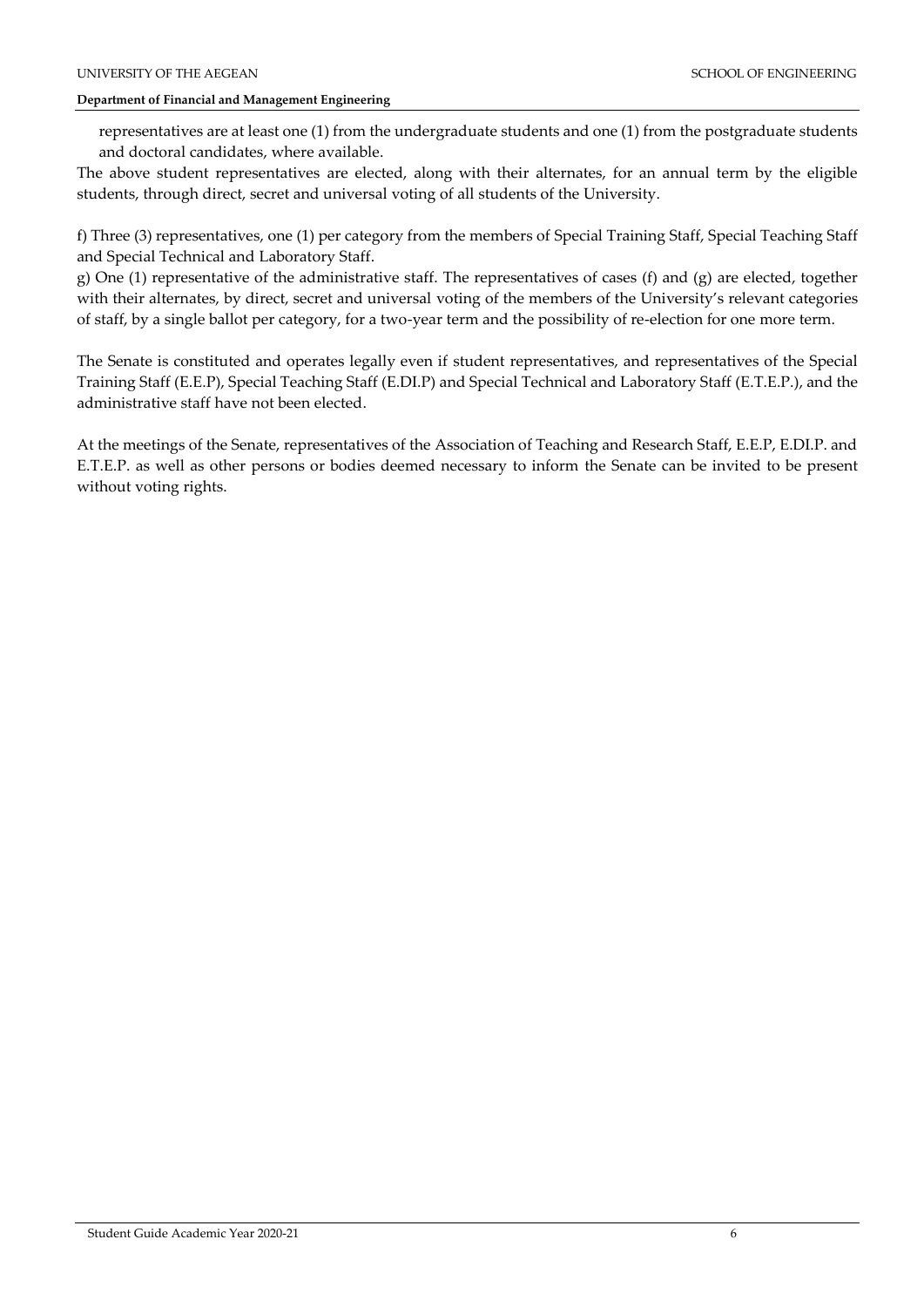# **THE SCHOOL OF ENGINEERING**

The School of Engineering was established by article 75 of Law 4485/2017 (Government Gazette 114 / 04.08.2017) and consists of the Engineering Departments of the University of the Aegean, which have been operating for almost twenty years:

- The Department of Information and Communication Systems Engineering
- The Department of Financial and Management Engineering
- The Department of Product and Systems Design Engineering.

The primary objective of the School is to equip engineers with strong interdisciplinary knowledge and skills, as well as to conduct excellent research in a range of innovative subjects such as Management Engineering and Financial Engineering, Product Systems Design, and Information Technology and Communications Systems.

The School of Engineering aims at:

- Cultivating an engineering profile through problem solving techniques using scientific and technological methods that produce knowledge and create the foundation for innovation.
- Developing its teaching approach with emphasis on utilizing the research and empirical findings for the education of students and the training of professionals in the fields of education, industry and society.
- Extroversion, allowing for the exploitation of the innovative solutions developed by the School's Departments for the benefit of society at large.

The successful completion of the first cycle of study leads to the award of an integrated master's degree in accordance with article 46 of Law 4485/2017. The second cycle includes Graduate level programs targeted to a wide range of graduates of engineering and related disciplines. The above extend to Doctoral Studies which are inextricably linked to original research activities and production of new knowledge and to the production of engineers who excel in the academic, business and industrial fields.

The School organizes a large number of extra-curriculum activities including Scientific Conferences, Summer Schools, Educational Excursions, and actively participates in the Erasmus + Mobility Program which targets students, teaching and administrative staff.

# **The Department of Financial and Management Engineering (FME)<sup>1</sup>**

The Department of Financial and Management Engineering was established in 2000 in response to the demand for a new generation of engineers qualified to meet the challenges of the Information and Service Economy and able to conduct research and produce know-how in the following areas:

- Financial Engineering
- Engineering Management

The above sectors constitute fields where demand for a new type of Engineer has emerged. The globalization of markets and the growth of a service economy call for highly techno-economic executives capable of responding not only to the technical but also to the increased financial, managerial, and administrative requirements of the engineer profession. The Department of Financial and Management Engineering aspires to cover the market demand for versatile executives whose technical skills would be embedded in a solid financial and managerial background.

The duration of the studies is five years.

 $\overline{a}$ 

 $1$  The Department of Financial and Management Engineering was established in the context of the 2nd European Support Framework Program, namely, the *Operational Program of Education and Primary Vocational Training* of the Ministry of Education. The Program was supported by the European Union and was financed by the European Regional Development Fund (ERDF) and the European Social Fund (ESF).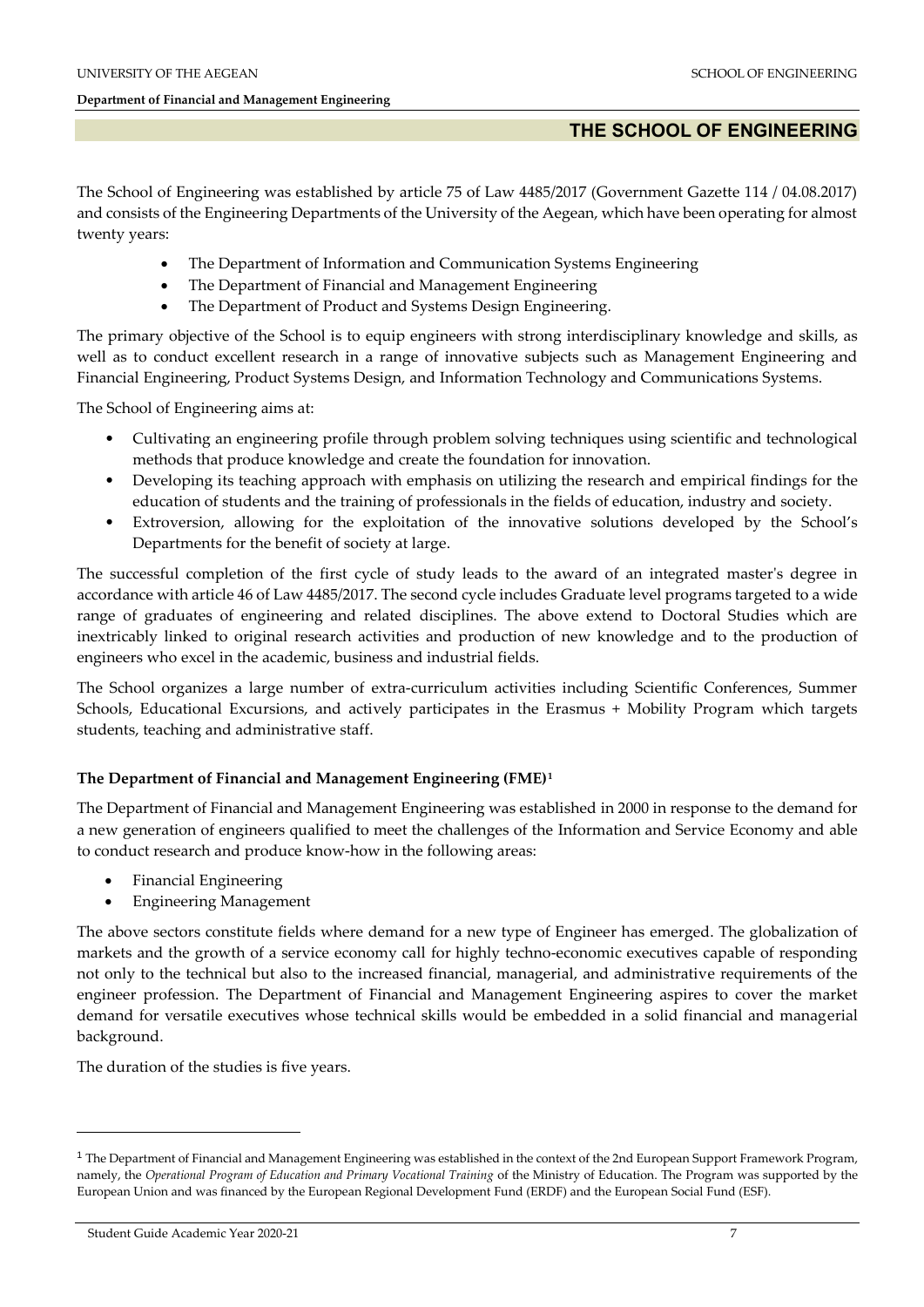#### **The Department of Information and Communication Systems Engineering**

The Department of Information and Communication Systems Engineering was established in 1997 with the aim to produce highly qualified engineers with a creative and critical spirit capable of utilizing modern Information and Communication Technologies for the design, development and management of Information and Communication Systems. The fusion of information and communication technologies within integrated systems has given the Department a special character that it maintains and reinforces.

The Department's educational and research activities include a wide range of disciplines such as security, egovernment, intelligent systems, networks and communications, innovation and entrepreneurship, information management, computer systems hardware and software, and law in information and communication technologies.

#### **The Department of Product and Systems Design Engineering**

The Department of Product and Systems Design and Engineering was established in 2000 and was the first of its kind in product design engineering in Greece. The Department aims at producing engineers who, having the holistic knowledge of Product Design, can intervene creatively in all phases of a product's system, or service life cycle, starting from its conception, to the production of prototypes, to the design of production facilities.

Graduates of the Department are active in a number of important area of the national economy, holding positions in design studios, product development companies, offering consulting services in product design and development, entrepreneurship and innovation, and participating in research teams aiming to obtain a doctoral degree in the field of design.

#### **Postgraduate Study Programmes**

Upgrading the education system is inextricably linked to the development of postgraduate programs. Also, the scientific and technological developments taking place are first and foremost integrated at the postgraduate level. The School of Engineering maintains eight (8) postgraduate study programs:

- Finance and Management for Engineers (MSc) [\(http://odim.aegean.gr/\)](http://odim.aegean.gr/)
- Postgraduate Diploma in Economics and Management of Engineering through Research (MEDMODE) [\(http://medmode.aegean.gr/\)](http://medmode.aegean.gr/)
- Security of Information and Communication Systems [\(http://msc.icsd.aegean.gr/security/\)](http://msc.icsd.aegean.gr/security/)
- Internet of Things: Intelligent Environments in New Generation Networks [\(http://msc.icsd.aegean.gr/iot/\)](http://msc.icsd.aegean.gr/iot/)
- E-Government [\(http://msc.icsd.aegean.gr/egov/\)](http://msc.icsd.aegean.gr/egov/)
- Information and Communication Systems [\(http://msc.icsd.aegean.gr/ics-conversion/\)](http://msc.icsd.aegean.gr/ics-conversion/)
- Digital Innovation and Innovative Entrepreneurship: A Bi-Institutional Program in Collaboration with the National Technical University of Athens [\(http://msc.icsd.aegean.gr/innovation/\)](http://msc.icsd.aegean.gr/innovation/)
- Integrated Design of Innovative Products (OSKP) [\(http://ipdi.aegean.gr/\)](http://ipdi.aegean.gr/)

# **Doctoral Programs (Ph.D.)**

There are Doctoral Programs in all departments of the School of Engineering which provide specialization in the scientific fields of the Departments, as well as in related fields. The acquisition of a doctoral degree is governed by the current laws in force.

# **Student Support Services**

The School of Engineering offers the following services to students: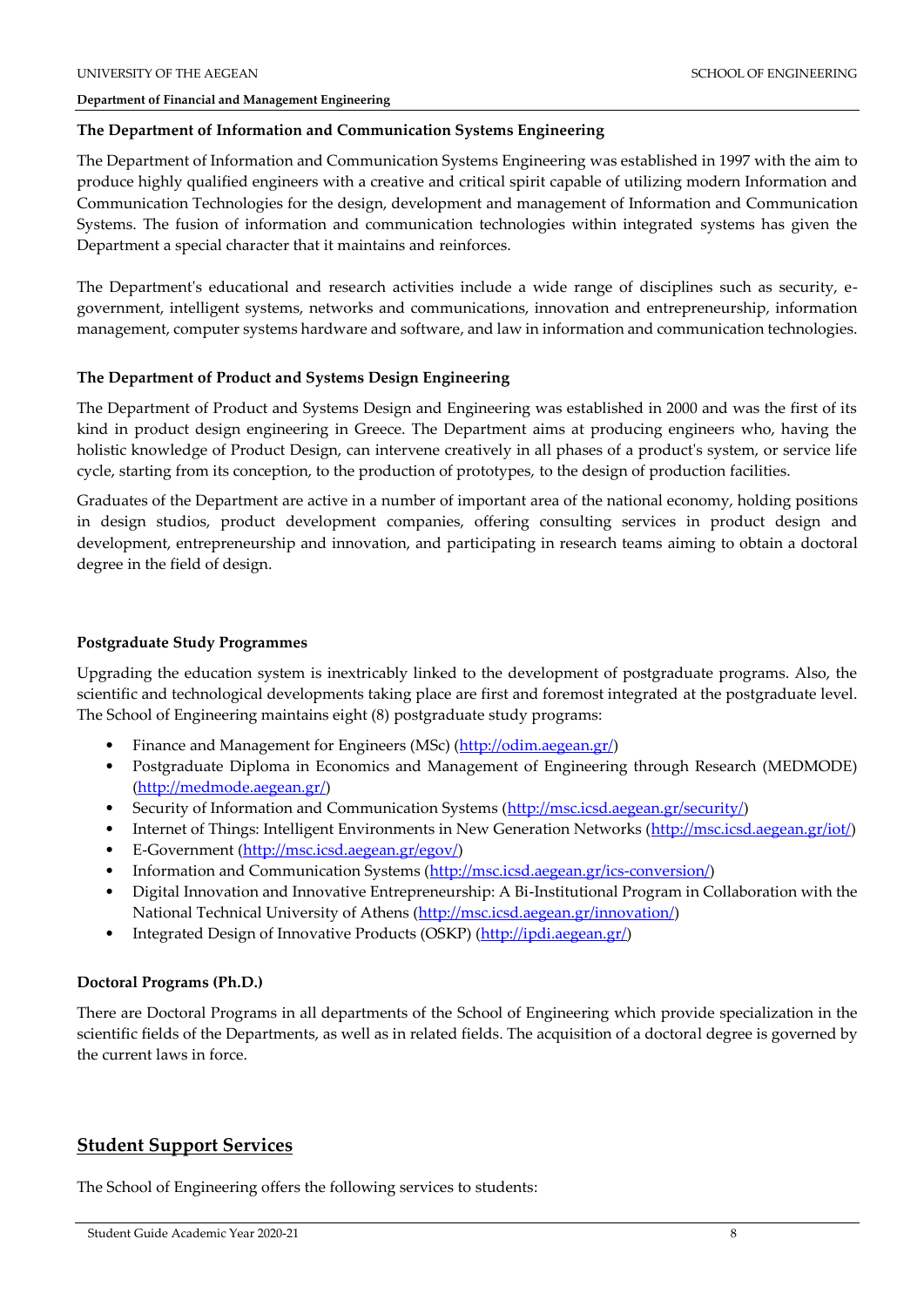- Student Registry Services, which registration services, issue of transcripts and certificates, courses' and exams' timetable, preparation of graduation ceremonies, etc. Each Department maintains its own Student Registry.
- Student Welfare Office which deals with a wide range of practical issues such as accommodation, catering services, medical care, scholarships, grants and student loans as well as the distribution of educational material.
- Counseling and Psychological Support Centre
- Student Internship Office.

# **Student Welfare Office**

Students of the School of Engineering are entitled to the following services:

- Right to free meals granted to students based on the economic status of themselves and/or their families. Non-eligible students are provided with meals at a low cost. The University operates a student restaurant.
- Right to housing. The University of the Aegean offers free accommodation to a certain number of students on each island. This number depends on the infrastructure available and the amount of funding available. The Regional University Unit of Chios offers 178 single student dormitories, 160 of which are available to undergraduate students and 18 to postgraduate students and PhD students. Applications for accommodation in student residences are submitted electronically each year at the beginning of the income tax submission period and for senior students expires on a date set by the Central Department of Education and Student Welfare whereas for new students it expires at the end of the official registration period set by the Ministry of Education. The results of the housing beneficiaries are announced in the first half of October. For more information please refer to the relevant website:<https://studies.aegean.gr/>.
- Free textbooks in accordance with Decree 2433/05.08.2016.
- Reduced fare in public transport through the issue of a student card. The card offers 25-50% discount in coastal shipping, and 50% discount in urban and regional transport to and from the student's place of residence.

The above are supervised by the Regional Student Welfare Office, which is appointed by the Rector for a threeyear period. It consists of the Head of one of the Departments hosted at the regional unit, his / her alternate, two members of administrative staff and one student representative from the regional unit.

# **The Counseling and Psychological Support Centre**

The Counselling and Psychological Support Centre in the island of Chios operates in partnership with the Centre for Addiction Prevention and Promotion of Mental Health of Chios. Its aim is to support students to effectively deal with psychological problems that may arise during their student life. Such a cooperation offers students the possibility of individual counseling to deal with pressing matters such as prolonged stress, problems in time management, interpersonal relations, communication problems with peers and various addictions. The Centre also provides opportunity for group meetings. All the services of the Prevention Centre are offered free to members of the academic community.

The Chios Prevention Center is located at 42 Rodokanakis Str., 1<sup>st</sup> floor, in the city of Chios.

Τel. 22710-40704, 22710-20838

Office Hours:

Monday - Thursday: 08:15-14:15

Friday: 08:15-14:00.

Psychologists in student services**: Mr Stratos Tsoukaris** and **Mrs Marina Kyriakou**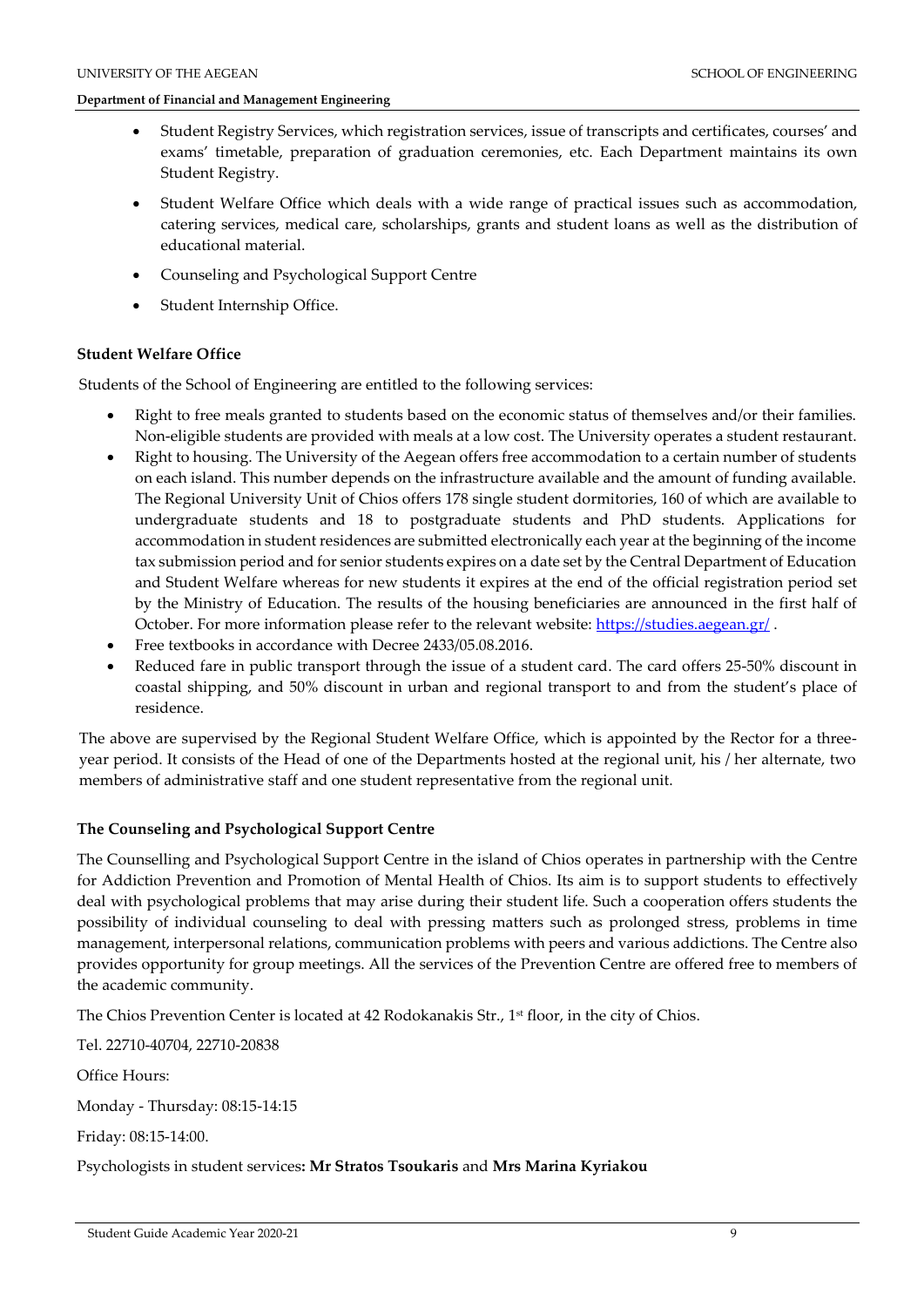#### **The Student Internship Programs in Greece and abroad**

The Internship Program (http://pa.aegean.gr/) organizes, under academic supervision, the placement of students in paid workplaces during the course of their studies. This practice was first introduced by the Business School of the University30 years ago and aims to:

- Provide students the opportunity to get in contact with the business world and to combine theory with hands-on experience.
- Provide students with business insights from a broad spectrum of sectors.
- Allow students to get in contact with state-of-the-art forms of business organization in various industry and services contexts.
- Facilitate graduates' entry into the labor market and make long-term career planning easier for them

Student Internship is part of the curriculum of the Department of Financial and Management Engineering and lasts approximately two months. Student funding is provided either by the associated business partners (Extended Internship) or through other co-funded programs. Students who are interested in participating in the Internship Program and who meet the eligibility criteria must apply at a specific period of time set by the Department's Secretariat. The allocation of students to internship positions is made by the Program Supervisor, based on criteria such as year of study, academic performance, student preferences, number of previous placements, etc. Each participant in the Program is supervised by a faculty member assigned by the Department's Assembly. At the end of the Internship period the student is evaluated by the faculty member/academic supervisor and his/her job supervisor, while at the same time the student himself submits a written report on his/her internship experience.

In addition, the University of the Aegean, through its participation in the Erasmus+ European program for education, training, youth and sport for the period 2014-2020, gives students the opportunity to get work experience abroad through the Erasmus+ Placement Program.

The Erasmus + Program supports traineeships (work placements, internships, etc) abroad for students currently enrolled in higher education institutions in Programme countries at Bachelor and Master level as well as for doctoral candidates. These opportunities are also open to recent graduates. Students receive an Erasmus+ grant as a contribution to their travel and subsistence costs and extra funding for traineeships. Funding may vary according to differences in living costs among countries, the number of students applying for a grant, the distance between countries and the availability of other grants.

Host organizations may be businesses, research centers, training organizations, NGOs, and universities (with the exception of EU institutions, bodies and agencies). Each student signs a grant agreement specifying the duration of his/her mobility, the amount of the grant and other rights and obligations. This agreement is signed by the Higher Education Institution of Origin, the trainee, and the Hosting Organization. Traineeship abroad may last from a minimum of 3 months to a maximum of 12 months.

More information on the eligibility criteria and the procedures to follow is available on the Program's website: <https://erasmus.aegean.gr/en/students-mobility-european>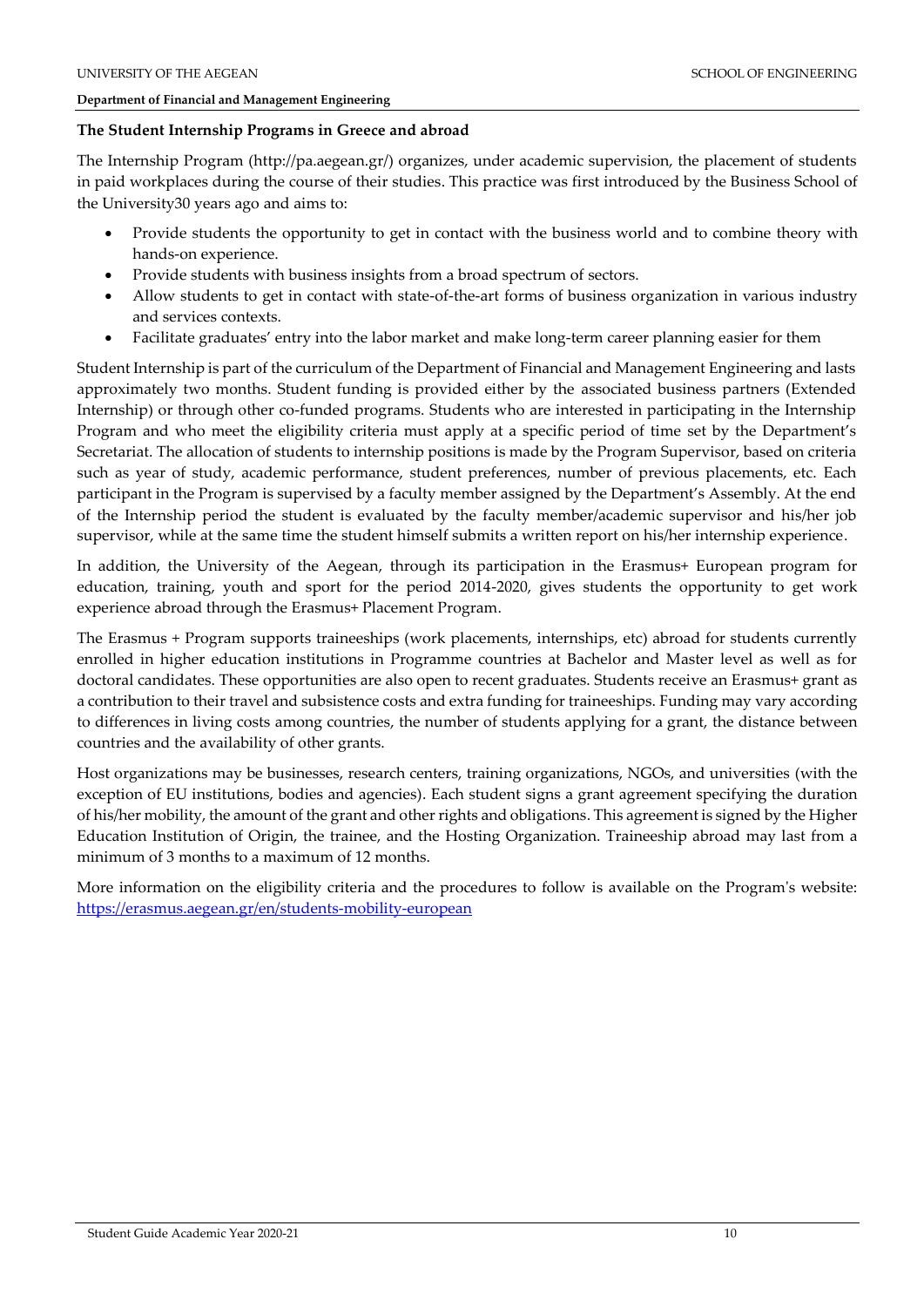# **THE DEPARTMENT OF FINANCIAL AND MANAGEMENT ENGINEERING**

# **Description**

Graduates of the Department of Financial and Management Engineering (DFME) are educated in an interdisciplinary way to respond to the growing demand for a new generation of engineers who combine technical skills with a solid financial and managerial background. The DFME cultivates an entrepreneurial spirit to its graduates, who are highly qualified to meet the needs of a turbulent technological and economic environment. At the same time, the Department conducts basic and applied research that promotes the production of new knowledge and innovation in the fields of:

- Financial Engineering
- Management Engineering

# **Academic Staff**

Academic work (teaching and research) is carried out by Academic Teaching and Research Faculty, adjunct teaching staff, members of Laboratory Teaching Staff, Special Educational Personnel, and Special Technical and Laboratory Personnel. In the course of their duties, university teachers and researchers are protected by the principle of academic freedom, and must adhere to and protect the written or customary (unwritten) rules of ethics in academic behavior.

| No             | Academic Level             | Name                      | Area of Expertise                                                     |
|----------------|----------------------------|---------------------------|-----------------------------------------------------------------------|
| $\mathbf{1}$   | Professor                  | Ioannis Gkialas           | Physics                                                               |
| $\overline{2}$ | Professor                  | Spyridon Golfinopoulos    | Environmental Quality Technology and<br>Management                    |
| 3              | Professor                  | George Dounias            | Management and Decision Making<br>for Engineers                       |
| $\overline{4}$ | Professor                  | Ioannis Minis             | <b>Engineering Science</b>                                            |
| 5              | Professor                  | Konstantinos Papageorgiou | <b>Experimental Physics</b>                                           |
| 6              | Professor                  | Agapios Platis            | Applied Operational Research                                          |
| 7              | <b>Associate Professor</b> | Nicholas Ampazis          | Machine Learning and Neural Networks<br><b>Training Methodologies</b> |
| 8              | <b>Associate Professor</b> | Anastasia Constantelou    | <b>Innovation Management</b>                                          |
| 9              | <b>Associate Professor</b> | Michail Glykas            | <b>Operations Management</b>                                          |
| 10             | <b>Associate Professor</b> | Petros Kavassalis         | <b>Business Informatics</b>                                           |
| 11             | <b>Associate Professor</b> | George Liagouras          | <b>Institutional Economics</b>                                        |

#### **Faculty of the Department of Financial and Management Engineering**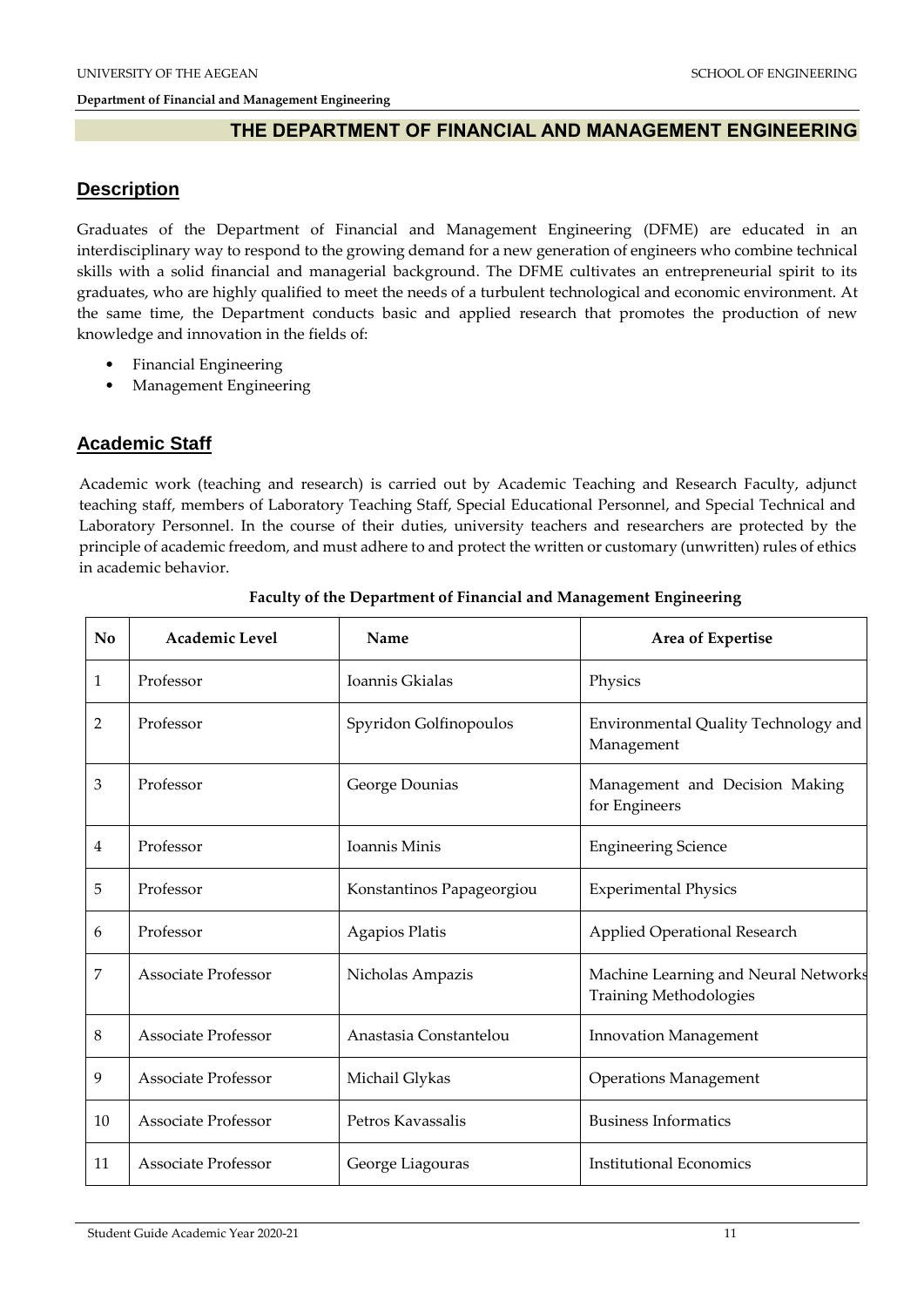| 12 | <b>Assistant Professor</b>                     | Dimosthenis Drivaliaris  | Operator Theory - Linear Algebra    |
|----|------------------------------------------------|--------------------------|-------------------------------------|
|    | (tenured)                                      |                          |                                     |
| 13 | <b>Assistant Professor</b>                     | Nikolaos Alexopoulos     | Mechanics of Materials              |
| 14 | <b>Assistant Professor</b>                     | Evangelos Vasileiou (El) | Computational Optimization and Non- |
|    |                                                |                          | Parametric Data Adaptation Methods  |
| 15 | <b>Assistant Professor</b>                     | Vasilios Zeimpekis       | Supply Chain Management             |
| 16 | Assistant Professor (tenured) Vasilios Koutras |                          | <b>Stochastic Modeling</b>          |
| 17 | <b>Assistant Professor</b>                     | <b>Ioannis Baltas</b>    | <b>Financial Engineering</b>        |
| 18 | <b>Assistant Professor</b>                     | Evangelos Vasileiou (St) | Finance                             |

| Adjunct Lecturers at Department of Financial and Management Engineering |                                                             |                                                                                                                             |  |  |  |
|-------------------------------------------------------------------------|-------------------------------------------------------------|-----------------------------------------------------------------------------------------------------------------------------|--|--|--|
| Name                                                                    | Area of Expertise                                           | Education                                                                                                                   |  |  |  |
| Panagiotis Vasilakis                                                    | Management Systems for<br>Engineers                         | • PhD, Informatics Institute, Foundation for<br>Research and Technology, Technical University of<br>Crete.                  |  |  |  |
| Ioannis Karageorgos                                                     | Mathematic<br>Analysis<br><b>Differential Equations</b>     | ◆ PhD, School of Applied Mathematics and Physical<br>Sciences, National Technical University of Athens.                     |  |  |  |
| Charalampos Magiatis                                                    | Mathematical Analysis                                       | • PhD, Department of Mathematics, University of<br>the Aegean                                                               |  |  |  |
| Antonios Niros                                                          | Computer Science                                            | ◆ PhD, Department of Cultural Technology and<br>Communication, University of the Aegean                                     |  |  |  |
| Nikolaos Passalis                                                       | Deep learning - Data Analysis                               | ◆ PhD, Department of Computer Science, Aristotle<br>University of Thessaloniki                                              |  |  |  |
| Efstathios Stathoukos                                                   | Accounting and Finance                                      | • MBA "Master of Business Administration" Graduate<br>School of Management, State University of New York at<br>Buffalo USA. |  |  |  |
| Alexandros Tzanetos                                                     | Intelligent<br>Computational<br><b>Optimization Methods</b> | Department of Financial and Management<br>$\blacklozenge$ PhD,<br>Engineering, University of the Aegean                     |  |  |  |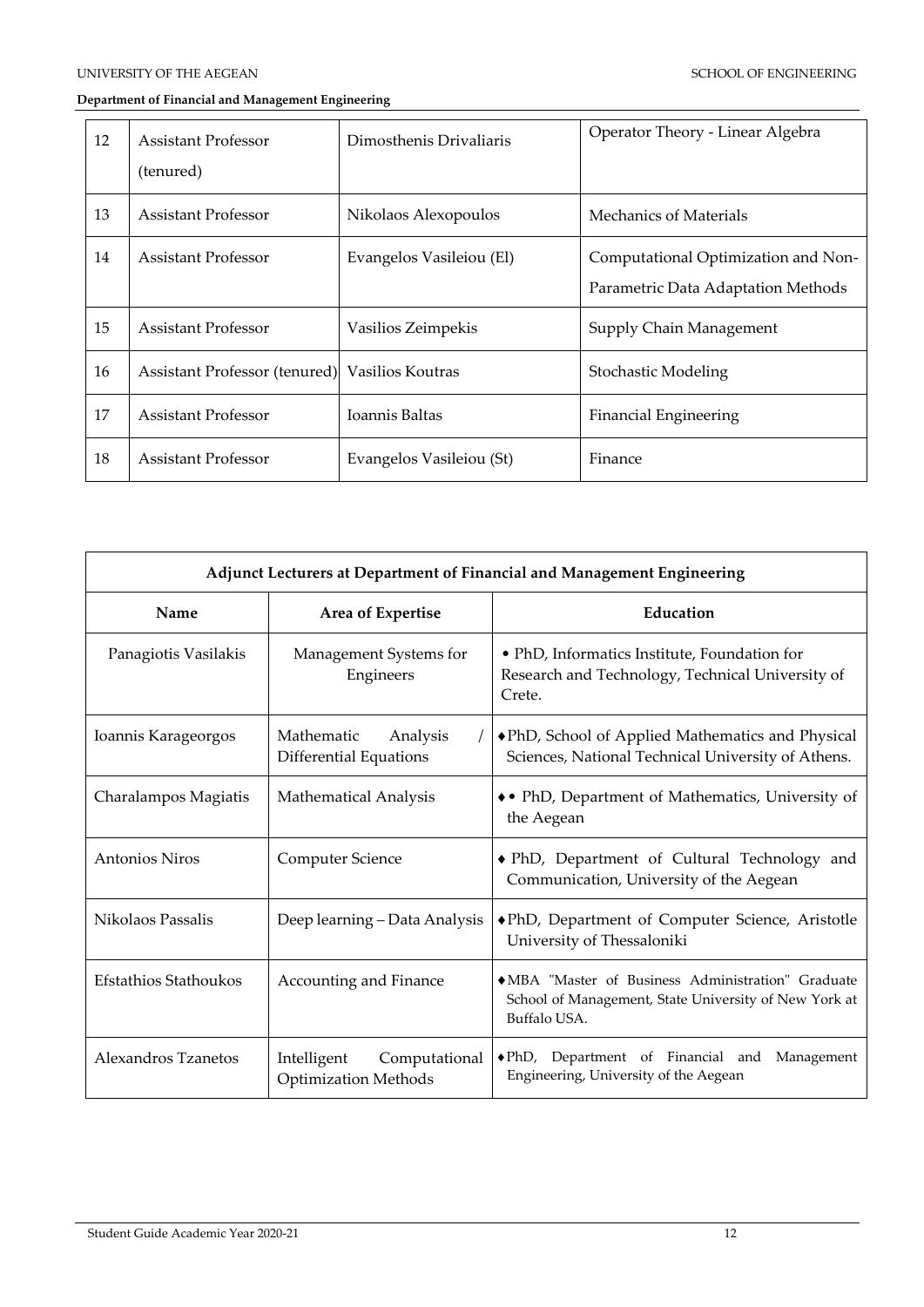Г

#### **Department of Financial and Management Engineering**

| Laboratory Teaching Staff of the School of Business offering services to the Department of Financial and<br><b>Management Engineering</b> |                               |                                                   |                                                                                                                                                        |  |  |
|-------------------------------------------------------------------------------------------------------------------------------------------|-------------------------------|---------------------------------------------------|--------------------------------------------------------------------------------------------------------------------------------------------------------|--|--|
| <b>Name</b>                                                                                                                               | Area of Expertise             | Year of entry at the<br><b>School of Business</b> | Education                                                                                                                                              |  |  |
| Penelopi<br>Michalakopoulou                                                                                                               | <b>Business Communication</b> | 2003                                              | Department of<br>٠<br>Language and<br>Literature, Linguistic<br>Sector<br>Master in Applied<br>$\bullet$<br>Linguistics, University<br>of Athens, 1998 |  |  |

| Laboratory Technical Staff, Department of Financial and Management Engineering |                        |                                                                                                                                                                                     |  |  |  |
|--------------------------------------------------------------------------------|------------------------|-------------------------------------------------------------------------------------------------------------------------------------------------------------------------------------|--|--|--|
| Name                                                                           | Year of Entry at DFME. | Education                                                                                                                                                                           |  |  |  |
| Lemonia Amygdalou                                                              | 2003                   | <b>Technological Education</b><br>$\bullet$<br>Institute of Piraeus<br>Postgraduate Diploma,<br>$\bullet$<br>Economics and Management for<br>Engineers, University of the<br>Aegean |  |  |  |
| George Melekos                                                                 | 2016                   | Department of Technical<br>٠<br>Infrastructure Engineering,<br>Technological Educational<br>Institute of Patras                                                                     |  |  |  |

# **Honorary Doctoral Fellow**

On December 4, 2009, in a formal academic ceremony, Prof. Stamatios Krimizis was awarded the title of Honorary Doctoral Fellow at the Department of Financial and Management Engineering, Prof. Krimizis is an internationally renowned Professor and member of the Academy of Athens who was awarded this title for his significant contribution to the exploration of all solar planets as well as for his contribution to areas of Engineering that include the design, construction, technical inspection and launch of artificial satellites or individual spacecraft used for measurements in interplanetary missions on in orbit missions around the Earth.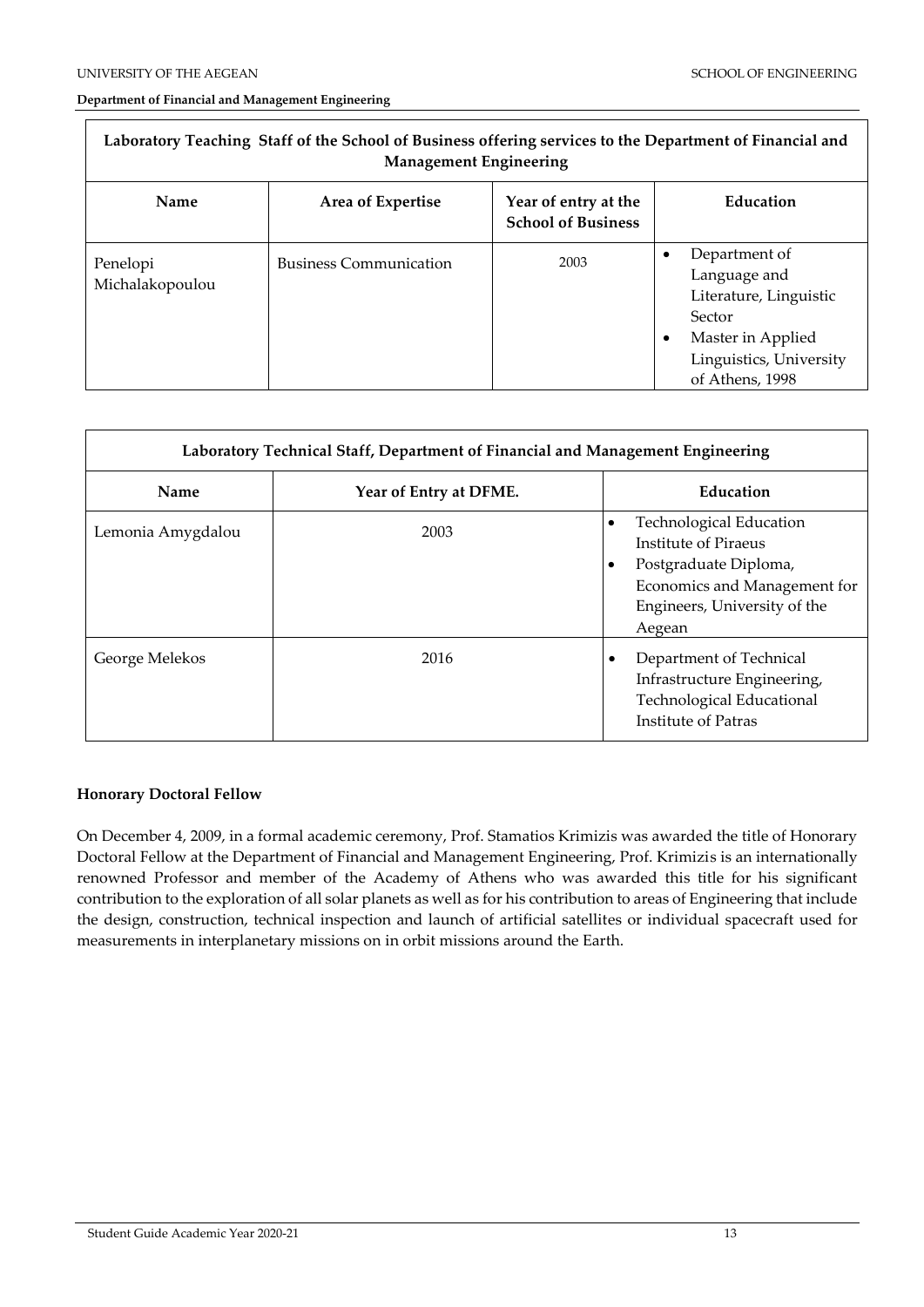# **Facilities**

The Department maintains two main buildings in the centre of the city of Chios, located at 41 and 45 Kountouriotou Str. Students of the Department also use the Teaching Rooms, the Library, and the Computer Centre of the School of Business

- Library of the School of Business, 8 Michalon Str., 82 100, Chios, Τel.: 22710-35030, 35031, e-mail: [lib-chios@aegean.gr](mailto:lib-chios@aegean.gr).
- Computer Centre, School of Business, 8 Michalon Str., 82 100, Chios Τel.: 22710-35166 , e-mail: [helpdesk@aegean.gr](mailto:helpdesk@aegean.gr) .

In particular, the DFME has access to the following buildings at the town of Chios:

# **The buildings**

- The Michalio building at 8 Michalon Street (building of the former Michalion Orphanage) with a total area of 3,069 sq.m. houses the main educational facilities of all University departments in Chios, as well as the administrative functions of the Department of Business Administration and the Regional Directorate of the Chios Unit. The building facilities consist of 3 lecture rooms, one meeting room, 2 conference rooms, a library and reading room, 3 computing centers, a foreign language audiovisual center, offices of the academic staff, and a modern amphitheater.
- The "Adamantios Korais A" building on Korai Street, next to the Korai Library (936 sq.m.), was granted by the Municipal Council of Chios and houses the Department of Shipping, Trade and Transport, as well as research activities. It has 2 classrooms, offices for tutors and administrative staff and a reading room.
- The "Kountouriotou" building, at 22 Kountouriotou and Stamatiou Proiou Street, which houses the activities of the Postgraduate Program "NAME". It has two lecture rooms, tutors' offices, and offices for PhD candidates.
- The Karradeio building at 13 Mantika Street (1,427 sq.m.), granted by the Women's Association "Friends of the Chios Village" hosts 2 lecture rooms, administrative services, and a 22-bed hostel.
- The two buildings of TMOD at 41 and 45 Navarchou Kountouriotou Street (total area of around 1300 sq.m.) which hosts offices of faculty members, administration services, PhD candidates, and research laboratories.
- The Student Dormitories (Area 4,200 sq.m.) are built on a property granted by the Holy Order of Agios Panteleimonos. They are located 5 km from the city center, at the seafront, and include 6 newly built buildings, with 179 single rooms, each with a separate bathroom, and common reception and kitchen areas per building.

# **Library and Information Center**

The Library of the University Unit of Chios is a Branch of the Central Library of the University. It maintains an automated management system that operates in a network environment and connects online to the Central Aegean Library. Orders of material and receipts are made by the Central Library, whereas bibliographic processing and the management of local collection is made at the local Branch. The Academic Community and the general public have the right to use its services, in accordance with the provisions of its Regulation. More information about the Library is available a[t http://www.lib.aegean.gr/](http://www.lib.aegean.gr/)

# **The Computing Center**

The University Unit of Chios has modern Computing Centers (PCs) which cover the teaching needs of IT-related courses at undergraduate and postgraduate level. There are also Teleconferencing facilities which interconnect the Chios Unit with other units of the University and with other Institutions in Greece and abroad.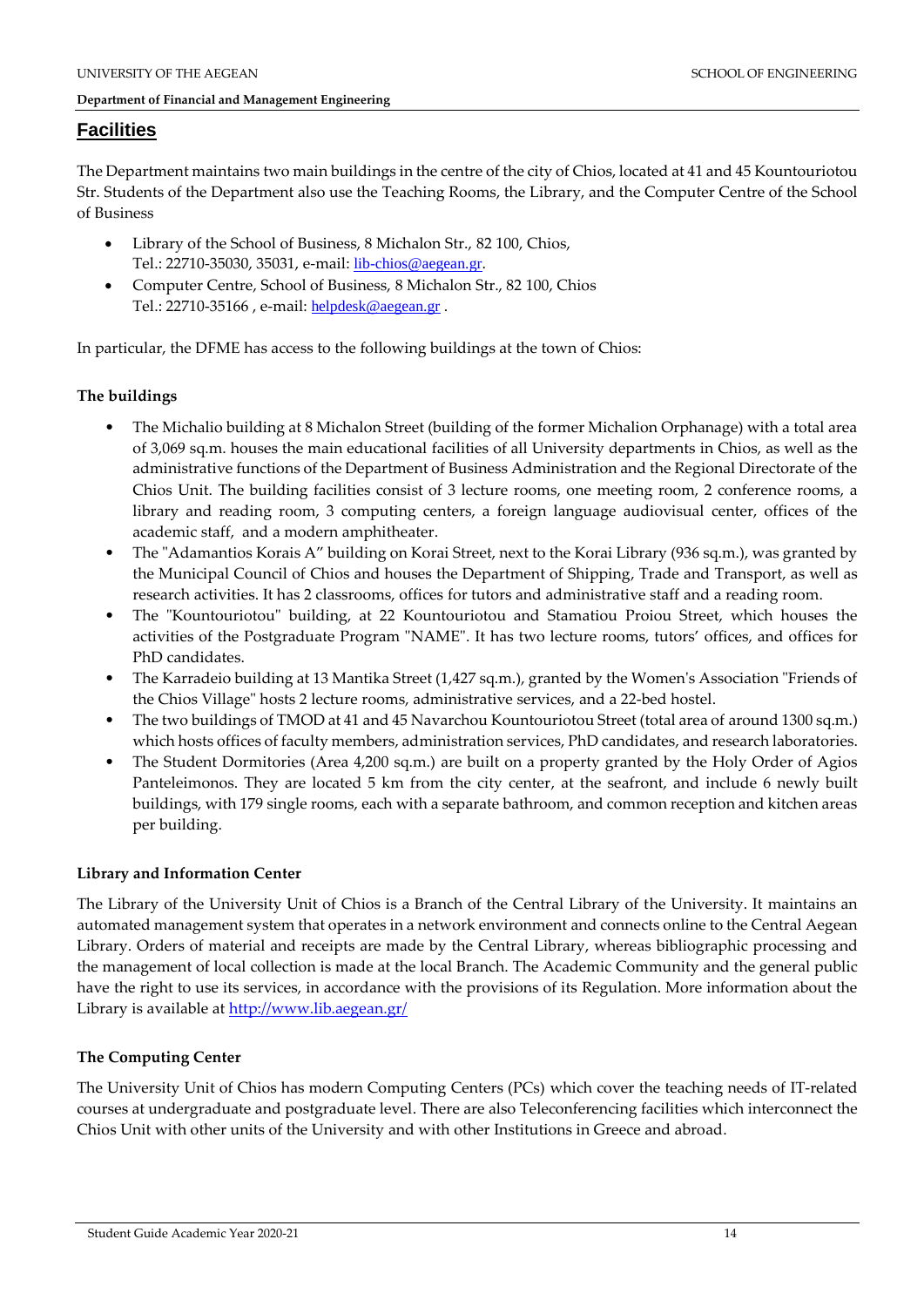# **Computer Cluster**

The Department maintains a computer cluster, which is used for experiments that require enhanced computational performance. The cluster's performance is of 110Gflops, 28 Gb RAM and 1.5 TB hard. The Cluster's computational power is deployed to process complex data for PhDs and Diploma Theses. It is also used in the CERN and HELICON experiments. Students who wish to obtain more information can contact the Department's IT Office (tel +30-2271-35440)

For any other information concerning the Computing Labs students can contact the Regional Computing Centre of the School of Business, tel +30-22710-35166 (Help Desk Chios).

# **Research Laboratories**

- Laboratory of Decision and Management Engineering (GG 1947/30.12.2005) (Director: Professor George Dounias).
- System Design, Operations and Production Systems Laboratory (GG 1814/01.09.2009) (Director: Professor Ioannis Minis)
- Reliability Engineering Laboratory (GG 2032/13.06.2017) (Director: Professor Agapios Platis)

In addition, the Department host the following laboratories:

- **"**Applied Physics and Computational Sciences Lab" (Head: Professor Ioannis Gkialas)
- "Environmental Quality and Technology". (Head: Professor Spyridon Golfinopoulos)
- "Information Systems Management". (Head: Petros Kavassalis, Assoc. Professor).
- "Intelligent Data Exploration and Analysis Laboratory"(IDEAL) (Head: Nikolaos Ampazis, Assoc. Professor)
- "Applied Economics and Technology" (Econ-Tech) (Heads: George Liagouras, Assoc. Professor and Anastasia Constantelou, Assoc. Professor)
- "Materials Engineering" (Head: Nikolaos Alexopoulos, Assistant Professor)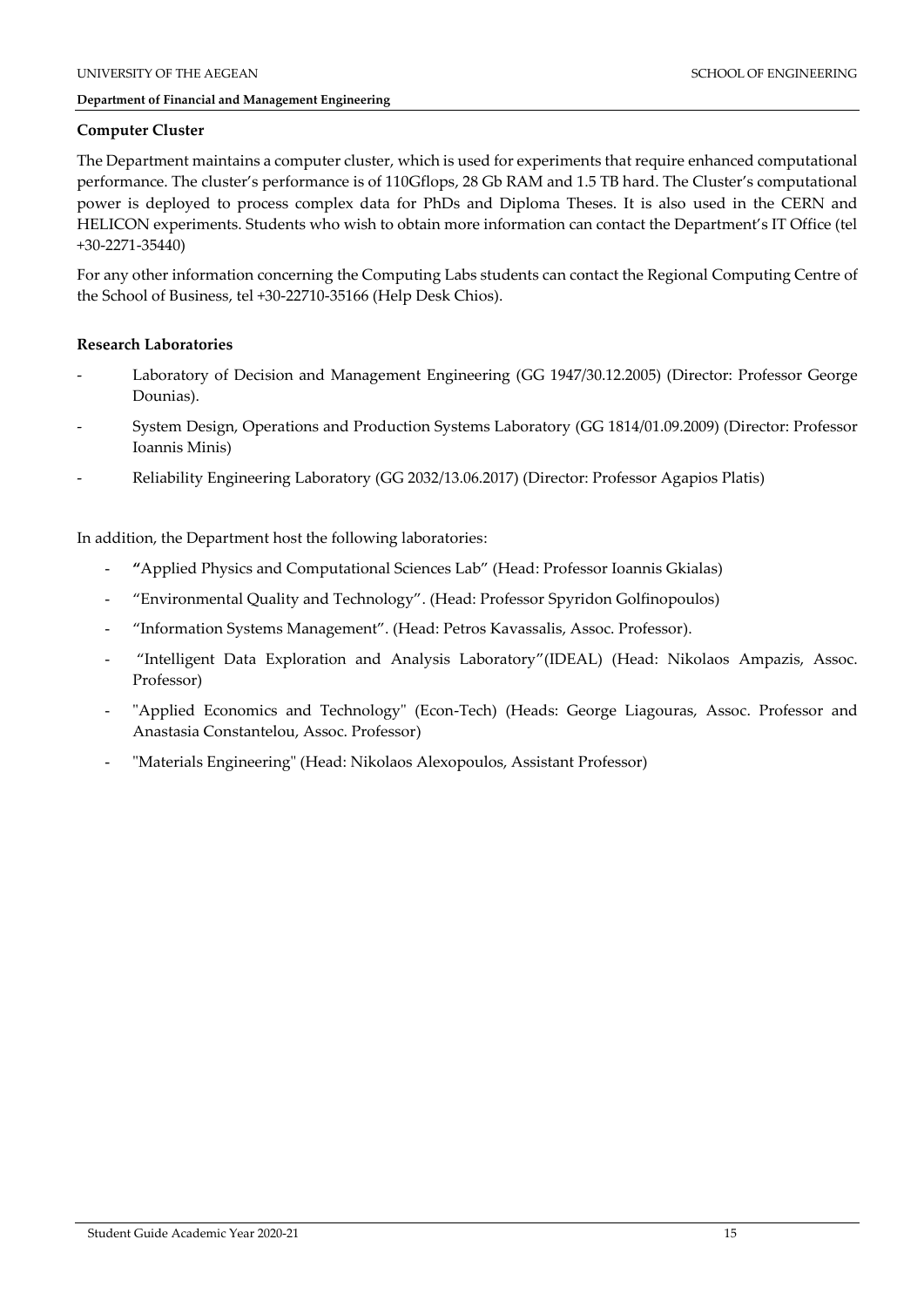# **THE ACADEMIC CURRICULUM**

# **Scope of Studies**

The Financial and Management Engineer responds to the pressing demands created by developments in technology and the economy. His/her main activities involve project and operations management, the management of complex techno-economic systems, the management of business processes through information systems and the use of financial engineering tools for modeling and resolving problems. The Financial and Management Engineer, either as a freelancer or as a business executive, has the analytical and technical skills to use scientific decisionmaking in assessing current situation dynamics (static view) and in predicting future developments (dynamic view), taking into account the economic dimension of the problems under consideration.

# **Curriculum Objectives**

The Department's Curriculum was designed with a view to integrate in a balanced way core scientific subjects necessary for the formation of the knowledge profile of a financial and management engineer and was inspired by related curricula of similar Departments around the world. Thus, an effort was made to cover evenly knowledge and skills in science-engineering, mathematics, physics and information technology, all of which resulted in a robust program of core courses providing students with strong engineering foundations. Also, the Department maintains a strong interdisciplinary profile which equips FME graduates with a competitive advantage over "traditional" engineering specializations.

#### **Learning Outcomes**

Upon completion of the Undergraduate Program in the Department of Financial and Management Engineering, graduates are able to:

- Apply scientific knowledge, tools and techniques from the disciplines of engineering, mathematics, physics, and computer science to design processes and methodologies for decision-making and problem-solving in the fields of management science and finance.
- Understand the basic principles of economics and management science and recognize their interaction in the analysis, synthesis and modeling of complex problems in financial engineering, the management of technoeconomic systems, and business process management.
- Conduct applied research in areas such as: investment analysis and evaluation, feasibility analysis, industry analysis, market research, strategic analysis, business planning, business process analysis, etc.
- Function effectively as members of a team.
- Communicate effectively in written and oral form with their colleagues in technical and non-technical environments.
- Identify and use appropriate technical literature to enrich and update their knowledge in a systematic way.

Depending on the track selected, the Financial and Management Engineer is able to:

- Analyze financial data and markets, identify relevant investment opportunities and design and implement complex financial decision support systems ("Financial Engineering" track).
- Manage complex technical and administrative systems, maintain their efficient operation in financial and organizational terms, and manage the time and cost constraints of projects in an efficient and effective manner (Direction "Management Engineering" track).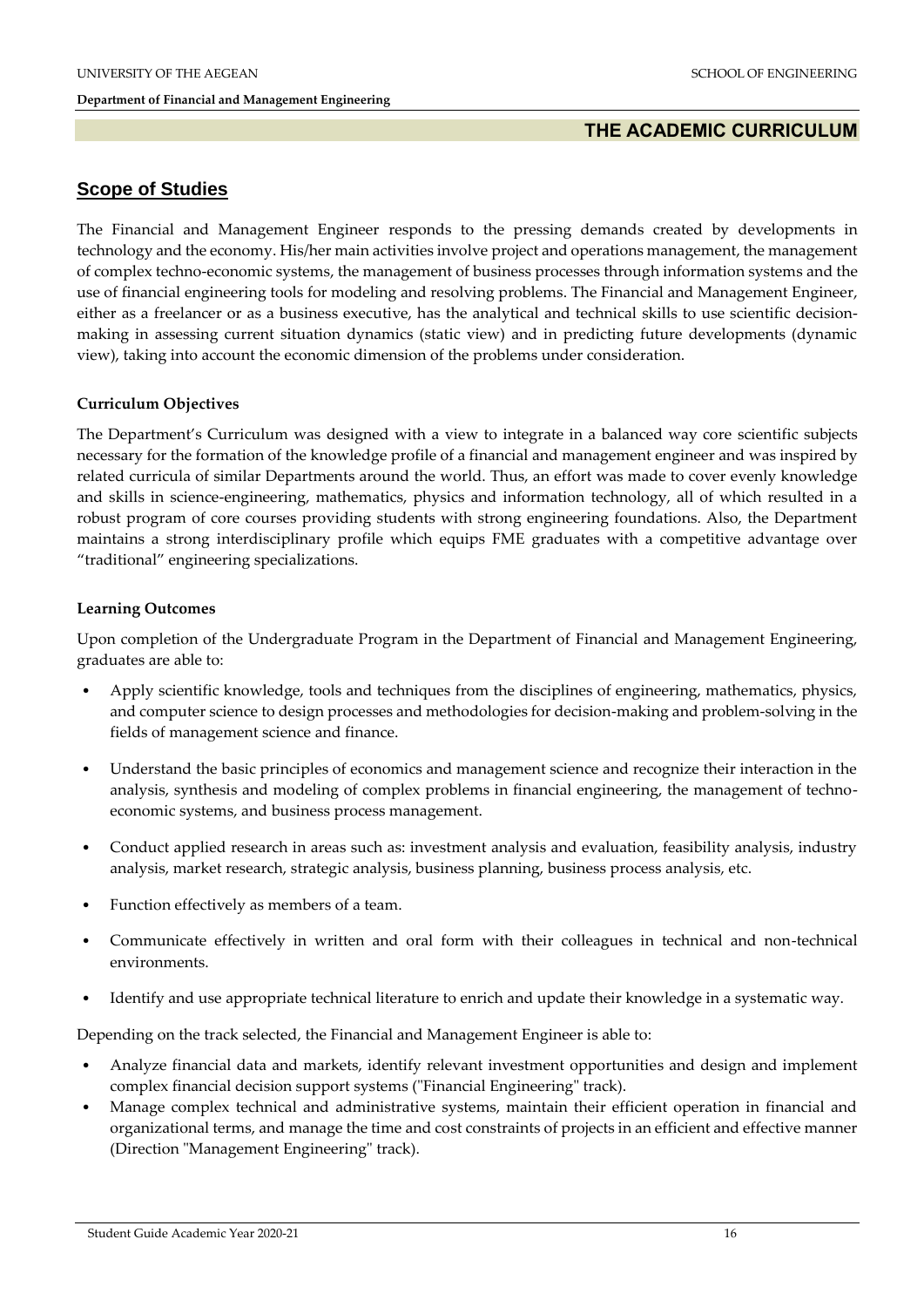#### **Curriculum Description**

The Department's 5-year undergraduate curriculum consists of 53 courses, of which:

- Forty one (41) are core courses (compulsory) taught during the first four years of study. They are common to all students and belong to the fields of Physical and Mathematical Sciences, Engineering, Economics and Management.;
- Seven (7) are compulsory track courses mainly taught during the fourth and fifth year of studies, relevant to the specialization track chosen by the student;
- Three (3) are elective track courses targeting further specialization within a specific track.
- Two (2) are general electives selected from a group of elective courses. These courses are of general interest and allow the enrichment of the study program with topics important for shaping the skills of a Financial and Management Engineer.
- A Diploma Thesis is undertaken during the final year of studies (Semesters  $9<sup>th</sup>$  &  $10<sup>th</sup>$ ).

The Department's curriculum also includes an internship program, which allows students to earn credits while gaining "hands on" practical experience in a business or research environment.

# **Tracks, Specialization, and Future Career Opportunities**

The Department of Financial Management Engineering, offers two specialization tracks:

- Financial engineering
- Engineering Management

# *Tracks*

# *Track 1: Financial Engineering*

Students who choose Financial Engineering will specialize in fields related to:

- General operations and market behavior of financial products
- Key techniques of Portfolio Management and optimum return of financial investments
- Risk management and high-risk investments
- Synthesis, behavior, ant return of typical and new financial products
- Determination of attractive buying and selling prices of negotiable financial products
- Timeline analysis, financial forecast, modeling, analysis and design of stochastic processes, monitoring complex and dynamic economic and financial systems
- Currency equivalents, special banking services, principles of actuarial and insurance products

# *Track 2: Engineering Management*

Students who choose Engineering Management will specialize in fields related to:

- Programming and control of production process, supplies control, resource programming, computerized design and manufacturing of products, the location of production plants, and inhouse regional planning.
- Technical and financial management of projects.
- Use of the supply chain and logistics.
- Decision-making in technical or management systems, private and public enterprises, and industrial organizations.
- Development and application of quality control systems in production and service industries.
- Strategic management and planning, quality systems, accreditation systems, financial assessment, elaboration of business and marketing plans etc.
- Change and innovation management, business process engineering and restructuring
- Cost-benefit and techno-economic analysis,
- Design and development of e-business applications and business intelligence systems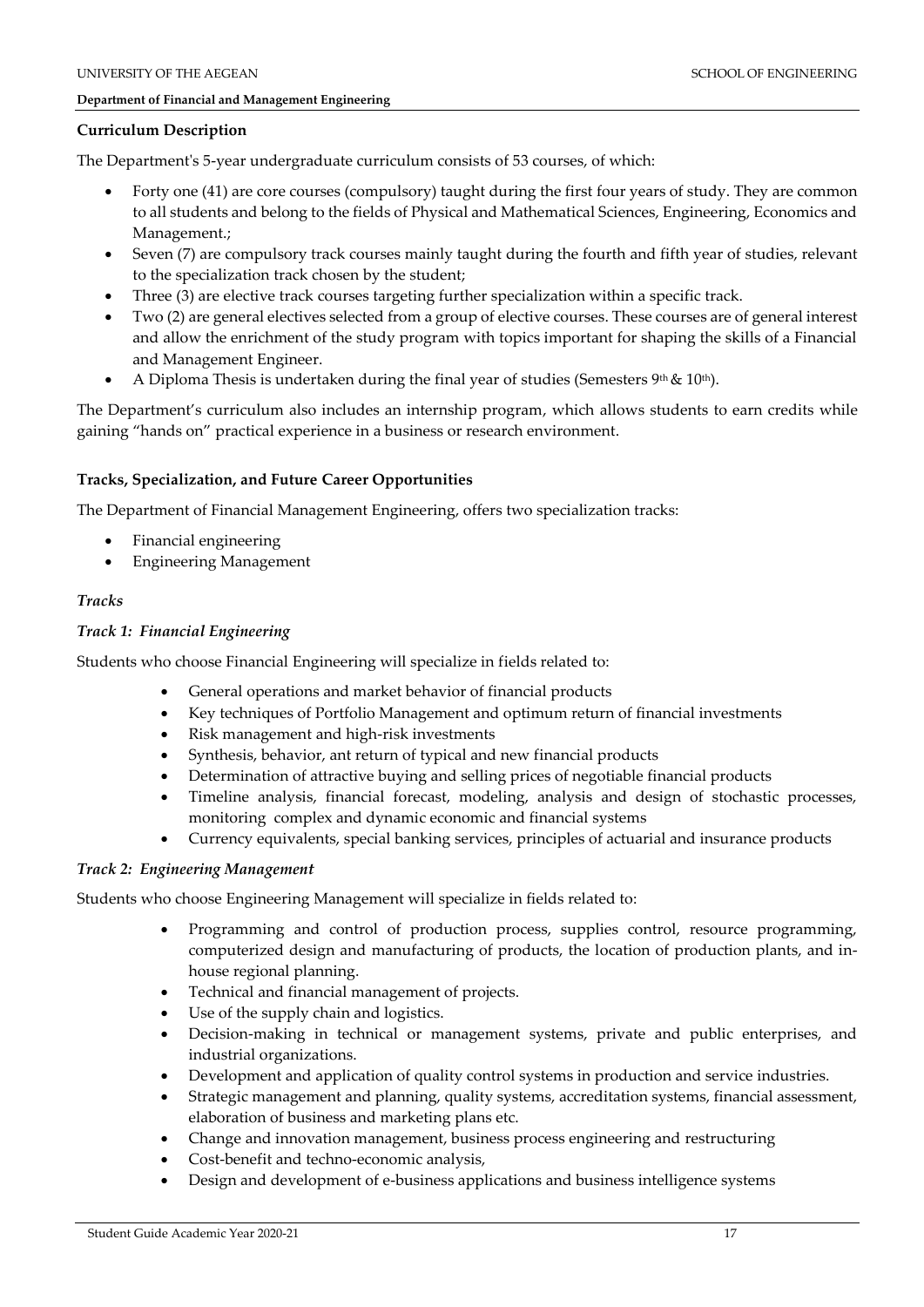The track descriptions are meant to be indicative and not inclusive or restricted to the aforementioned areas. The curriculum allows students to select (as elective) courses from either track enabling the FME graduates to shape their individual professional profile. All FME graduates can seek employment in the following areas:

- Cost analysis, budget control
- Studies of environmental ramifications of industrial and financial systems
- Information technology services including programming, networks and data bases, installation of integrated information systems and new technological applications
- Feasibility analysis of information technology projects
- Scientific analysis, classification and processing of data and information
- General financial, social, economic, organizational and business studies of the industry as described in the Presidential Decree 541/78 concerning the Engineers' Professional Register.

# **Legal framework and decisions on the professional rights of graduates**

With a recent decision (23/02/2019), the Delegation of the Technical Chamber of Greece decided to include the graduates of the Department of Financial and Management Engineering of the Engineering School of the University of the Aegean in the Technical Chamber of Greece (known as T.E.E). This decision is the highest recognition by the community of Greek Engineers of the contribution of the Department and its graduates to the moder engineering profession and seals in the most appropriate way the long-term and systematic effort of the members of the broader community of the University of the Aegean for inclusion of DFME graduates in T.E.E.

The allocation of professional rights to DFME graduates, will be made by the issuance of a Presidential Decree (PD) following a corresponding legislative authorization, in accordance with PD. 99/2018 (Government Gazette 187 / A '/ 5-11-2018).

In addition,

- According to Government Gazette 193 / C '/ 13.12.2017, DFME graduates have the opportunity to join the educational staff of the secondary education as Economists.
- According to Article 46 of Law 4485/2017 (Government Gazette 114 / 04.08.2017) the diplomas awarded by the Departments of the Engineering School of the University of the Aegean are recognized as integrated masters.
- According to a decision of the Central Administration of the Economic Chamber of Greece, during its meeting I / 62 / 11-12-2009, the graduates of the Department of Financial and Management Engineering, who have attended the Financial Engineering track, have the opportunity to register at the Economic Chamber of Greece .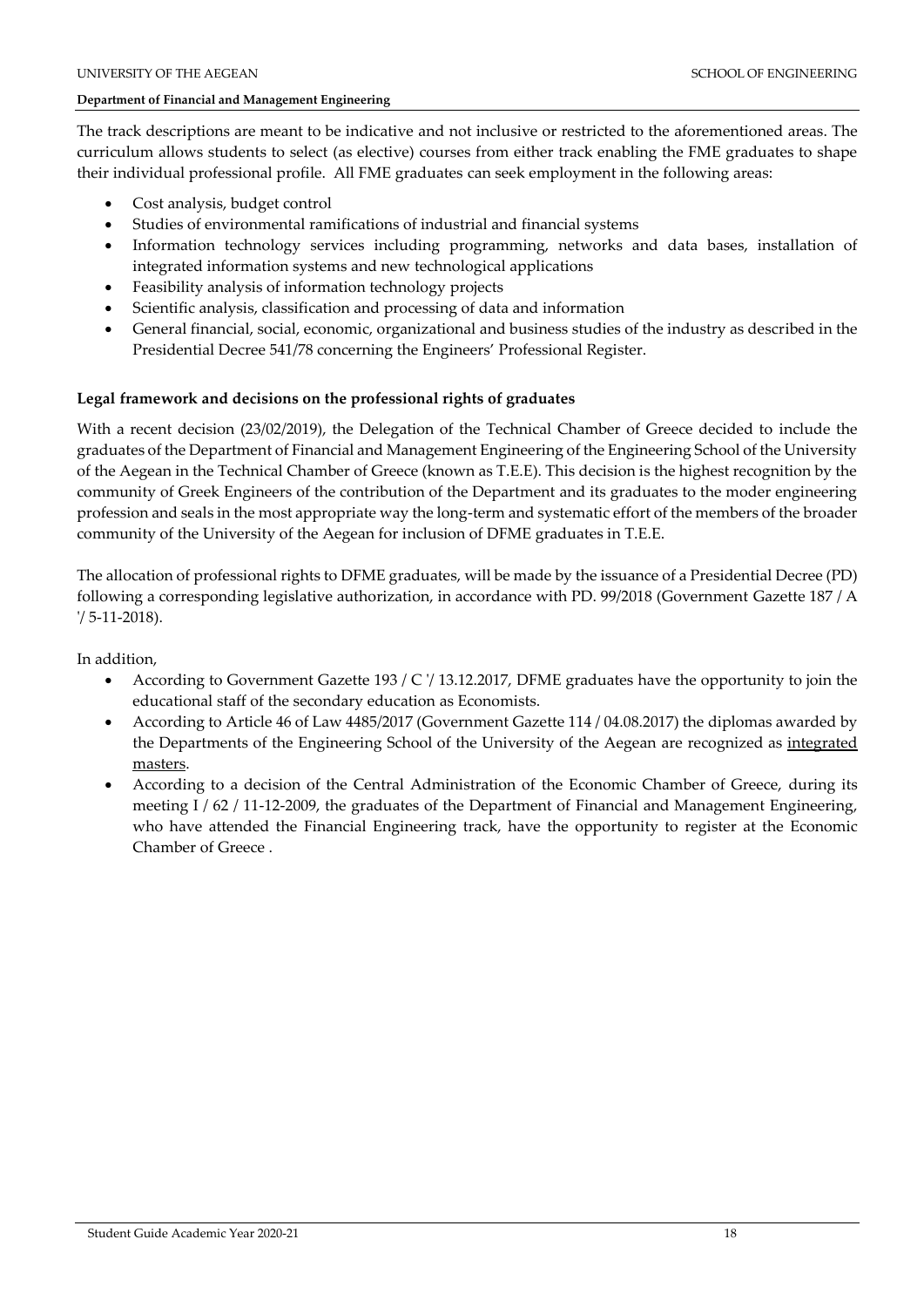# **Indicative Curriculum**

| <b>FALL SEMESTER</b><br><b>SPRING SEMESTER</b> |             |                                             |             |
|------------------------------------------------|-------------|---------------------------------------------|-------------|
| <b>1st Semester</b>                            | <b>ECTS</b> | 2nd Semester                                | <b>ECTS</b> |
| 1. Calculus I                                  | 6           | 1. Linear Algebra and Analytic Geometry     | 6           |
| 2. Physics I                                   | 6           | 2. Physics II                               | 6           |
| Physics and Metrics Labs                       |             | Physics and Metrics Labs                    |             |
| 3. Introduction to Systems' Design -           | 6           | 3. Introduction to Informatics (Lab course) | 4,5         |
| Tutorials                                      |             |                                             |             |
| 4. Introduction to Economics                   | 6           | 4. Statics                                  | 4,5         |
|                                                |             | Labs                                        |             |
| 5. Chemistry                                   | 6           | 5. Macroeconomics                           | 4,5         |
|                                                |             | 6. Probabilities                            | 4,5         |
|                                                |             | Tutorials                                   |             |
| 3rd Semester                                   | <b>ECTS</b> | 4 <sup>th</sup> Semester                    | <b>ECTS</b> |
| 1. Calculus II                                 | 6           | 1. Ordinary Differential Equations          | 6           |
| 2. Computer Programming                        | 6           | 2. Databases                                | 6           |
| Lab courses                                    |             | Lab courses                                 |             |
| 3. Applied Microeconomics                      | 4,5         | 3 Statistics                                | 4,5         |
|                                                |             | Tutorials                                   |             |
| 4. Introduction to Management                  | 4,5         | 4. Programming with Matlab - A Laboratory   | 4,5         |
|                                                |             | Course                                      |             |
| 5. Thermodynamics                              | 4,5         | <b>Compulsory Selection (1 out of 2)</b>    |             |
| 6. Strength of Materials                       | 4,5         | 5.1 Environmental Engineering               | 4,5         |
| Lab courses                                    |             |                                             |             |
|                                                |             | 5.2 Chemical Technology                     | 4,5         |
|                                                |             | <b>Compulsory Selection (1 out of 2)</b>    |             |
|                                                |             |                                             |             |
|                                                |             | 6.1 Transport Phenomena (Fluids-Heat)       | 4,5         |
|                                                |             | 6.2 Dynamics and Kinematics                 | 4,5         |
| 5 <sup>th</sup> Semester                       | <b>ECTS</b> | 6 <sup>th</sup> Semester                    | <b>ECTS</b> |
| 1. Probability Models                          | 5           | 1. Operations Research I                    | 5           |
|                                                |             | Tutorials                                   |             |
| 2. Automatic Control Systems                   | 5           | 2. Financial Analysis                       | 5           |
| 3. Financial Accounting and Financial          | 5           | 3. Engineering Materials                    | 5           |
| <b>Statement Analysis</b>                      |             |                                             |             |
| 4. Operations Management                       | 5           | 4. Industrial Organisation and Game Theory  | 5           |
| 5 Business Applications of Information         | 5           | 5. Strategic Management                     | 5           |
| Systems                                        |             |                                             |             |
| 6. Econometrics                                | 5           | 6. Data Analysis                            | 5           |
|                                                |             |                                             |             |
|                                                |             |                                             |             |
| 7 <sup>th</sup> Semester                       | <b>ECTS</b> | 8 <sup>th</sup> Semester                    | <b>ECTS</b> |
| 1. Simulation                                  | 5           | 1. Human Resources Management               | 5           |
| 2. Cost Accounting                             | 5           | 2. Marketing                                | 5           |
| 3. Decision Analysis and Knowledge             | 5           |                                             |             |
| Engineering                                    |             |                                             |             |
| 4. Technology and Innovation                   | 5           |                                             |             |
| Management                                     |             |                                             |             |
| <b>Track Courses: 2</b>                        | 10          | <b>Track Courses: 4</b>                     | 20          |
| 9 <sup>th</sup> Semester                       | <b>ECTS</b> | 10th Semester                               | <b>ECTS</b> |
| 1. Track Courses & General Electives: 5        | 25          | 1. Track Courses & General Electives: 1     | 5           |

Student Guide Academic Year 2020-21 19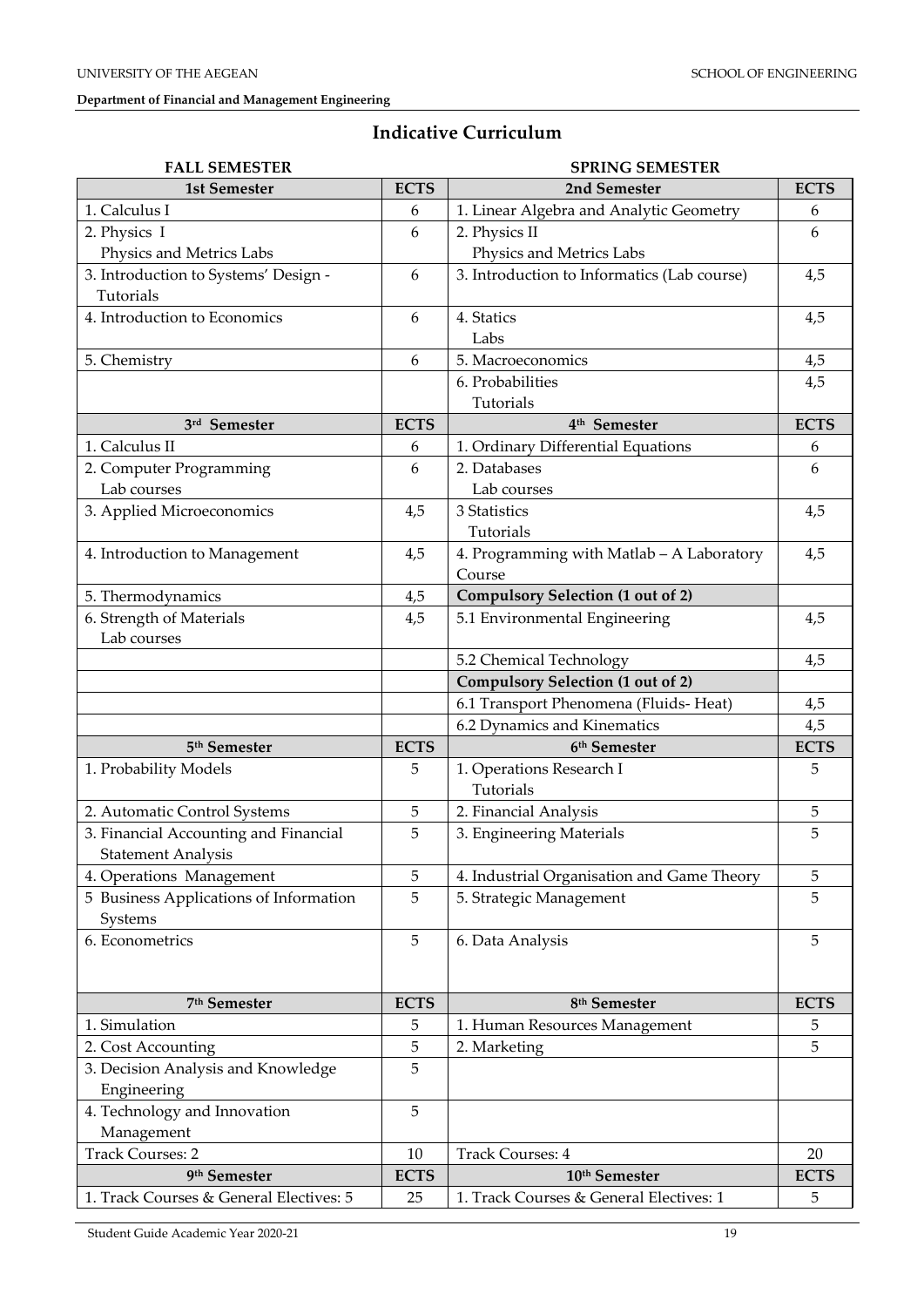| <b>LET'S</b><br>$\sim$<br>Jiploma<br>hesis | $\overline{\phantom{a}}$ | hesis<br>วเoma<br>11. |  |
|--------------------------------------------|--------------------------|-----------------------|--|
|                                            |                          |                       |  |

#### **Track Courses**

# **Track I: Financial Engineering**

| <b>FALL SEMESTER</b>                     |             | <b>SPRING SEMESTER</b>                    |             |
|------------------------------------------|-------------|-------------------------------------------|-------------|
| <b>Compulsory Courses</b>                | <b>ECTS</b> | <b>Compulsory Courses</b>                 | <b>ECTS</b> |
| 1. Financial Econometrics (7th Semester) | 5           | 1. Portfolio Management (8th Semester)    | 5.          |
| 2. Operations Research II (7th Semester) | 5           | 2. Derivatives and New Financial Products | 5           |
|                                          |             | (8 <sup>th</sup> Semester)                |             |
| 3. Financial Risk Analysis and           | 5           | 3. Cost-Benefit Analysis and Investment   | 5           |
| Management (9th Semester)                |             | Decisions (8th Semester)                  |             |
|                                          |             | 4. Stochastic Models (8th Semester)       | 5           |
| <b>Elective Courses</b>                  |             | <b>Elective Courses</b>                   |             |
| 1. Bank Services and Financial Products  | 5           | 1. Business Evaluation – Mergers and      | 5           |
| (9 <sup>th</sup> Semester)               |             | Acquisitions (10 <sup>th</sup> Semester)  |             |
| 2. International Macroeconomics and      | 5           | 2. Financial Scenarios' Simulation        | 5           |
| Finance (9th Semester)                   |             | (10th Semester                            |             |
| 3. Money, Credit and Banking             | 5           |                                           |             |
| (9th Semester)                           |             |                                           |             |

# **Track II: Engineering Management**

| <b>FALL SEMESTER</b>                     |             | <b>SPRING SEMESTER</b>                      |             |
|------------------------------------------|-------------|---------------------------------------------|-------------|
| <b>Compulsory Courses</b>                | <b>ECTS</b> | <b>Compulsory Courses</b>                   | <b>ECTS</b> |
| 1. Operations Research II (7th Semester) | 5           | 1. Supply Chain Management I (8th Semester) | 5           |
| 2. Modeling, Analysis and Design of      | 5           | 2. Production Systems (8th Semester)        | 5           |
| Stochastic Systems (7th Semester)        |             |                                             |             |
| 3. Project Management (9th Semester)     | 5           | 3. Systems' Reliability (8th Semester)      | 5           |
|                                          |             | 4. Cost-Benefit Analysis and Investment     | 5           |
|                                          |             | Decisions (8th Semester)                    |             |
| <b>Elective Courses</b>                  |             | <b>Elective Courses</b>                     |             |
| 1. Environmental Systems Design and      | 5           | 1. Quality Systems (10th Semester)          | 5           |
| Implementation (9th Semester)            |             |                                             |             |
| 2. Business Process Management Systems   | 5           | 2. E-business and the Management of the     | 5           |
| (9 <sup>th</sup> Semester)               |             | Networked Enterprise (10th Semester)        |             |
| 3. New Product Development *2            | 5           | 3. Supply Chain Management II               | 5           |
| (9th Semester)                           |             | (10 <sup>th</sup> Semester)                 |             |
| 4. Special Topics in Operations          | 5           |                                             |             |
| Management (9th Semester)                |             |                                             |             |

# **General Electives\* 1** FALL SEMESTER SPRING SEMESTER 9th SEMESTER **th SEMESTER ECTS 10th SEMESTER ECTS** 1. Energy Systems: Theory and Applications 5 | 1. Computer Networks and Communications | 5 2. Web Application Development 5 2. Entrepreneurship \*4 5 3. Production Processes 1 5 3. Applied Matrix Theory 5 5 4. Business Communication 1 5 4. Mathematical Analysis 5 5. Special Topics in Operations Research  $\begin{vmatrix} 5 \\ 5 \end{vmatrix}$  5. Services' Marketing  $\begin{vmatrix} 5 \\ 5 \end{vmatrix}$  5 6. Deep - Machine Learning 5 6. Risk Analysis 5 5 5 5 6. Risk Analysis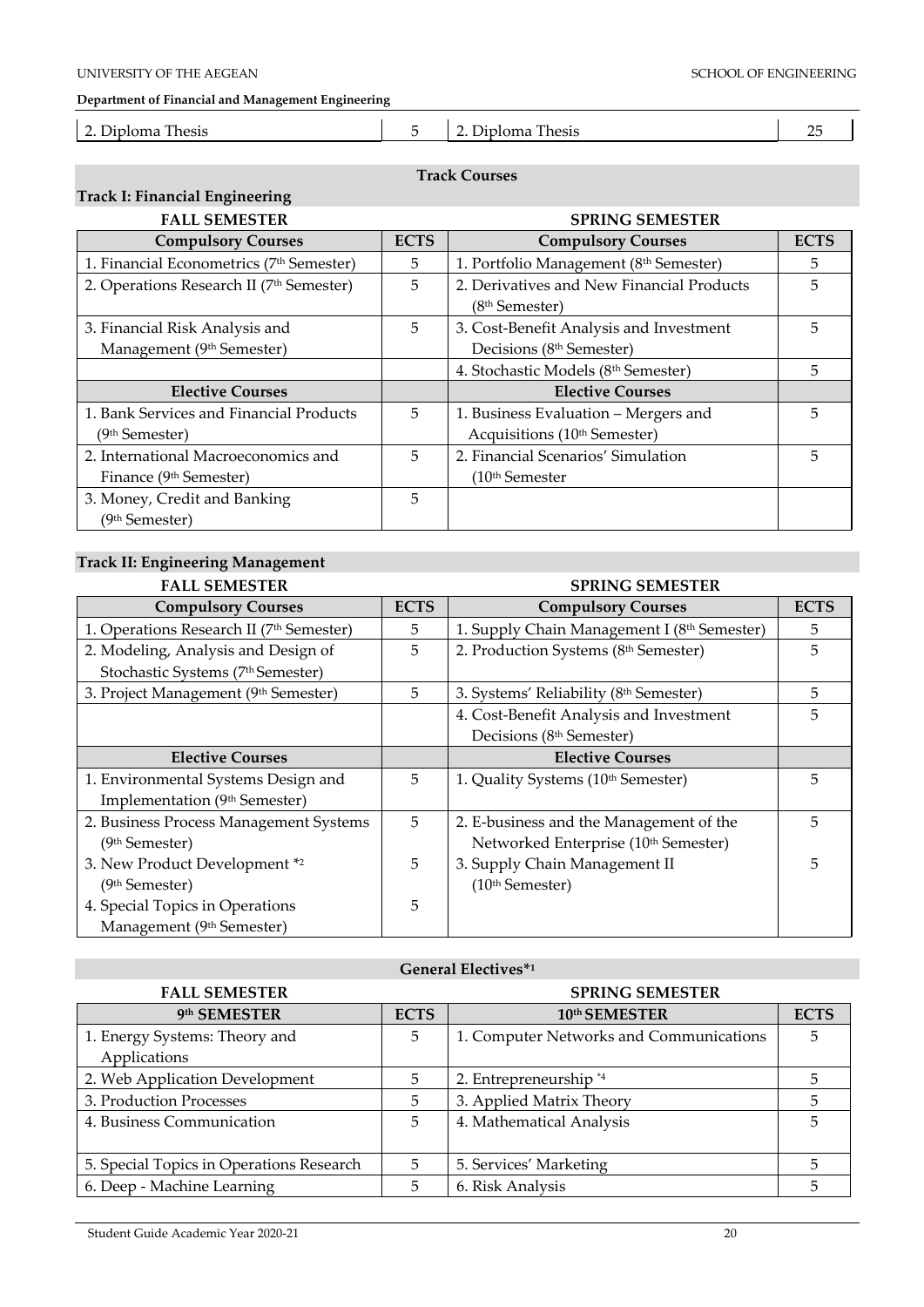| 7. Network Analysis*2                                                          | 5 | 7. Scientific Programming in Python                                    | 5 |
|--------------------------------------------------------------------------------|---|------------------------------------------------------------------------|---|
| 8. Introduction to Actuarial Science -<br><b>Insurance Products</b> *2         | 5 | 8. Computational/Evolutionary Optimization<br>Methods and Applications | 5 |
| 9. Electricals - Electronics *                                                 | 5 | 9. Mechanical Behavior and Selection of<br>Materials <sup>*2</sup>     | 5 |
| 10. Venture Capital Financing*2                                                | 5 | 10. Corporate Social Responsibility*6                                  |   |
| 11. Contract Administration - Public Works<br>Law and Regulation <sup>*2</sup> | 5 | 11. Business Game *2                                                   | 5 |
| 12. Internship Program *3                                                      | 5 | 12. Negotiations*2                                                     | 5 |
| 13. Corporate Accounting*4*2                                                   | 5 | 13. Industrial Relations*2                                             | 5 |
| 14. Management Accounting *4*2                                                 | 5 | 14. Economics of Technology*2                                          | 5 |
| 15. International Accounting Standards*4*2                                     | 5 | 15. Algorithms and Advanced Computer<br>Programming Techniques*2       | 5 |
| 16. Combined Transport*5*2                                                     |   | 16. Internship Program *3                                              | 5 |
|                                                                                |   | 17. Applied Statistics *4*2                                            | 5 |
|                                                                                |   | 18. Market Research*4*2                                                | 5 |
|                                                                                |   | 19. Consumer Behavior *4*2                                             | 5 |
|                                                                                |   | 20. Non-parametric statistics *4*2                                     | 5 |
|                                                                                |   | 21. Demand Analysis *5*2                                               | 5 |
|                                                                                |   | 22. Decision Making in Transport*5*2                                   | 5 |
|                                                                                |   | 23. International Marketing *5*2                                       | 5 |

\*1 Students who have chosen a specific track may choose courses from the other track as General Electives (GE)

\*2 These courses will not be available during the academic year 2020-21

\*3 The Internship Program is considered as a General Elective course if the student participates in the Program at least twice during the course of studies and prepares project work under the supervision of a tutor.

\*4 This course is offered by the Department of Business Administration. The course outline can be found at the Student Guide of the Department of Business Administration [\(http://www.ba.aegean.gr/default\\_en.asp\)](http://www.ba.aegean.gr/default_en.asp).

\*5 . This course is offered by the Department of Shipping, Trade and Transport. The course outline can be found at the Student Guide of the Department of Shipping, Trade and Transport (<https://www.stt.aegean.gr/en/general-information/curriculum/> ).

\*6. This course if offered by the Department of Economics and Management of Tourism (<http://www.tourem.aegean.gr/domi-programmatos-spoydon> )

**For a detailed outline of each course, please visit the Department's website at**  <http://www.fme.aegean.gr/en/courses>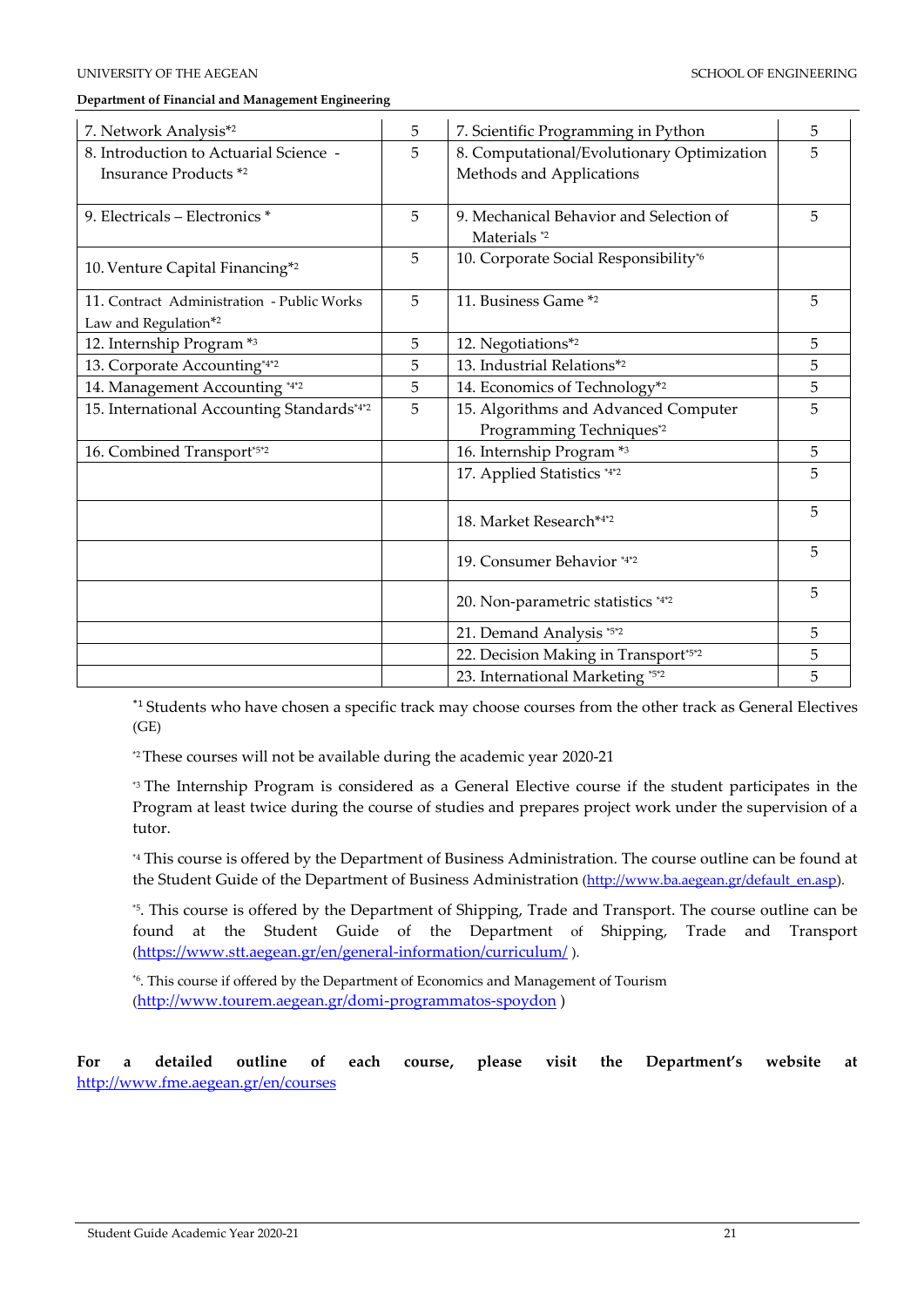### **Academic Regulations**

#### **Academic Year– Study Semesters**

The academic year begins officially on September  $1<sup>st</sup>$  and ends on August  $31<sup>st</sup>$  of each year. Each academic year is comprised of two semesters, fall and spring. Every year, the Academic calendar is set by the University Senate.

Each semester includes 13 full teaching weeks.

The corresponding dates for the academic year 2020-21 have been set as follows:

| Repeat Exam period (September)                                           | 31.08.2020 to 02.10.2020                            |
|--------------------------------------------------------------------------|-----------------------------------------------------|
| Fall Semester 2020-21                                                    | From 05.10.2020 to 15.01.2021                       |
|                                                                          | (Christmas Holidays from 24.12.2020 to 06.01.2021). |
| <b>Final Examination Period (Fall Semester)</b>                          | From 18.01.2021 to 12.02.2021                       |
| <b>Spring Semester 2020-21</b>                                           | From 15.02.2021 to 28.05.2021                       |
|                                                                          | (Easter Holidays from 26.04.2021 to 09.05.2021))    |
| Final Examination Period (Spring Semester) From 31.05.2021 to 25.06.2021 |                                                     |
|                                                                          |                                                     |

#### **Official Holidays:**

- 28/10/2020: National Holiday
- 11/11/20, 22/07/21: Local Holidays
- 17/11/2020 Anniversary students' uprising at the National Technical University of Athens (1973)
- 30/01/2021 Religious Holiday
- 15/03/2021 Ash Monday
- 25/03/2021 National Holiday
- 01/05/2021 MayDay
- Students' Election Day
- 21/06/2021 Holy Spirit National Holiday

# **Registration and Attendance**

#### **Initial Registration**

Student enrollment begins with the initial registration. First-year students register at the beginning of the fall semester, during a registration period that applies to all Higher Educational Establishments. This period is set centrally by the Ministry of Education and Religion and is published in the daily Press.

Students in special categories (i.e. on transfer from other Universities or graduates from other departments) are required to submit the necessary documents specified by relevant regulatory provisions, within a specified time period.

#### **Welcome Seminar**

First-year students are welcomed by the Department in a free entrance special orientation seminar which becomes a meeting point for the whole academic community. It usually takes place during the first week of the Fall Semester, it is organized by the Department and is open to all first year students, to older students and to the general public.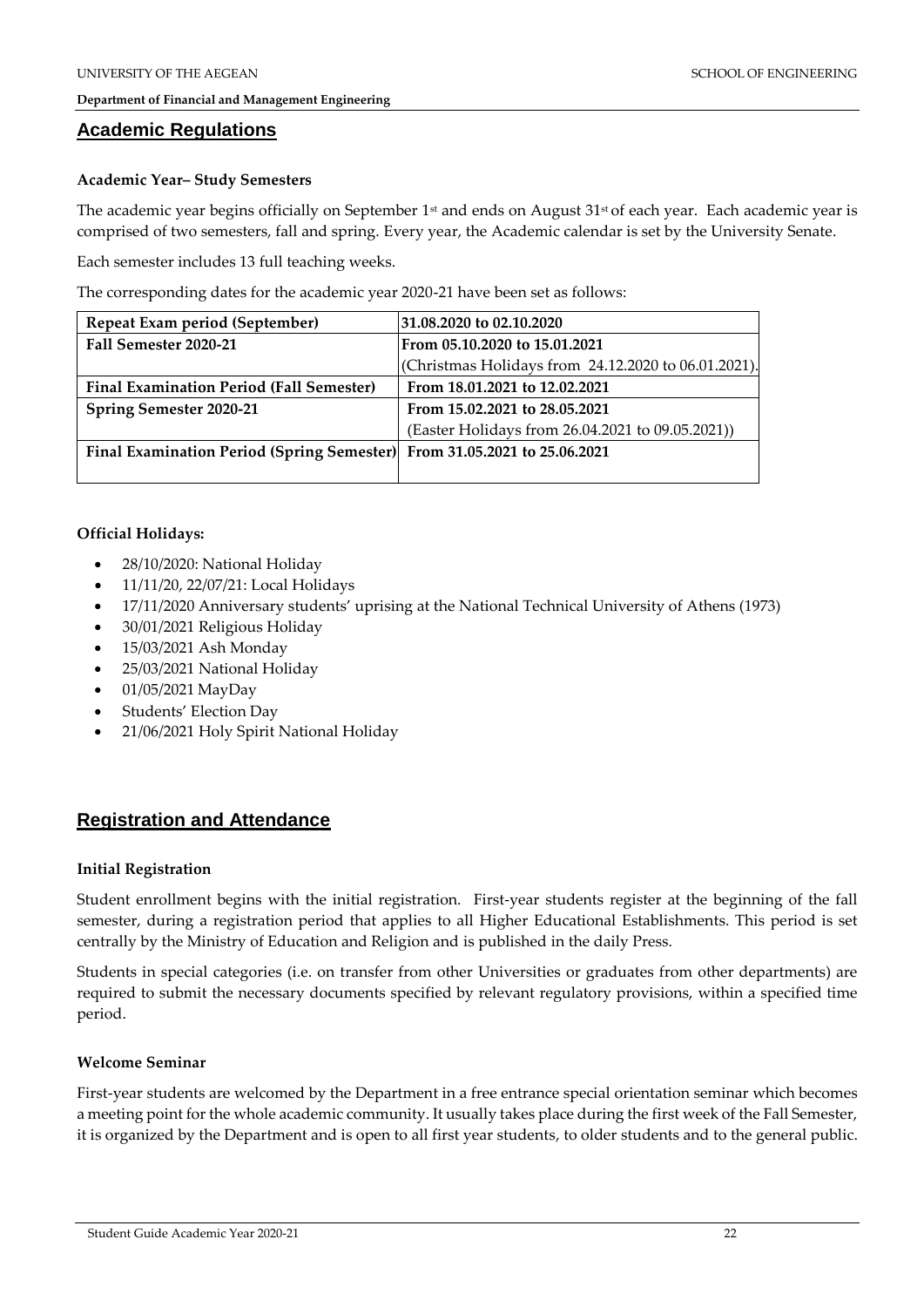During the seminar, students get acquainted with the university, the Department's curriculum and study program, the available services, policies and procedures, and life conditions on the island. First year students can interact with members of the faculty and administrators. The seminar aims to inform students about:

- The Department, its curriculum and regulations.
- The key elements of the structure and function of the Department within the University
- The analytic description of first semester courses
- The various athletic and cultural activities offered
- An open discussion of issues of academic and professional interest, where students, professors and alumni are invited to contribute

During the orientation seminar, special presentations are made by faculty members, administrative staff and representatives of the Students' Association.

#### **The Academic Advisor**

The Academic Advisors are designated by the Department's General Assembly. Each instructor may be appointed as academic advisor for up to 15 students. The Academic Advisors offer support to students so that they can meet the requirements of student life and their academic obligations. They also assist students with course scheduling, and long-term academic planning, always taking into account their individual interests and potential. Students may turn to their advisors for assistance when general difficulties are encountered, or problems arise in the course of studies.

Advisors meet with students, either individually or in groups, on a regular basis, and no less than twice a semester. The meetings can take place on or off campus in agreement among the parties concerned.

An Academic Advisor's duties include:

- helping students personalize the curriculum combining specialization courses and electives
- helping them realize their academic potential by following their inclinations and advising them on suitable tracks
- guiding students in course scheduling, track selection, long-term academic planning, decisions pertaining to the topic of their diploma thesis, etc.
- assisting students in professional career orientation based on their individual interests
- providing information about studies abroad, postgraduate programs, scholarships and grants as well as seminars, extra-curriculum courses, and other programs which will complement a students' professional career
- facilitating contact with the University authorities when necessary

# **Registration to Courses**

According to current provisions, enrollment of students to courses should take place at the beginning of each semester on dates set by the Dean's Office. Enrollment to courses indicates the courses of the study program that the student wishes to attend during the specific semester (course statement). Both registration and enrollment to courses are necessary actions for the students to have an active presence in the establishment.

Within three weeks from the beginning of the semester, each student must declare to the Students' Secretariat which of the courses offered during of the semester he/she wishes to attend. Enrollment to courses takes place through the online UNIVERSITY STUDENTS PLATFORM [https://studentweb.aegean.gr/.](https://studentweb.aegean.gr/) Enrollment to courses allows students to:

- attend courses and participate in labs
- take part in course examinations
- receive textbooks and notes.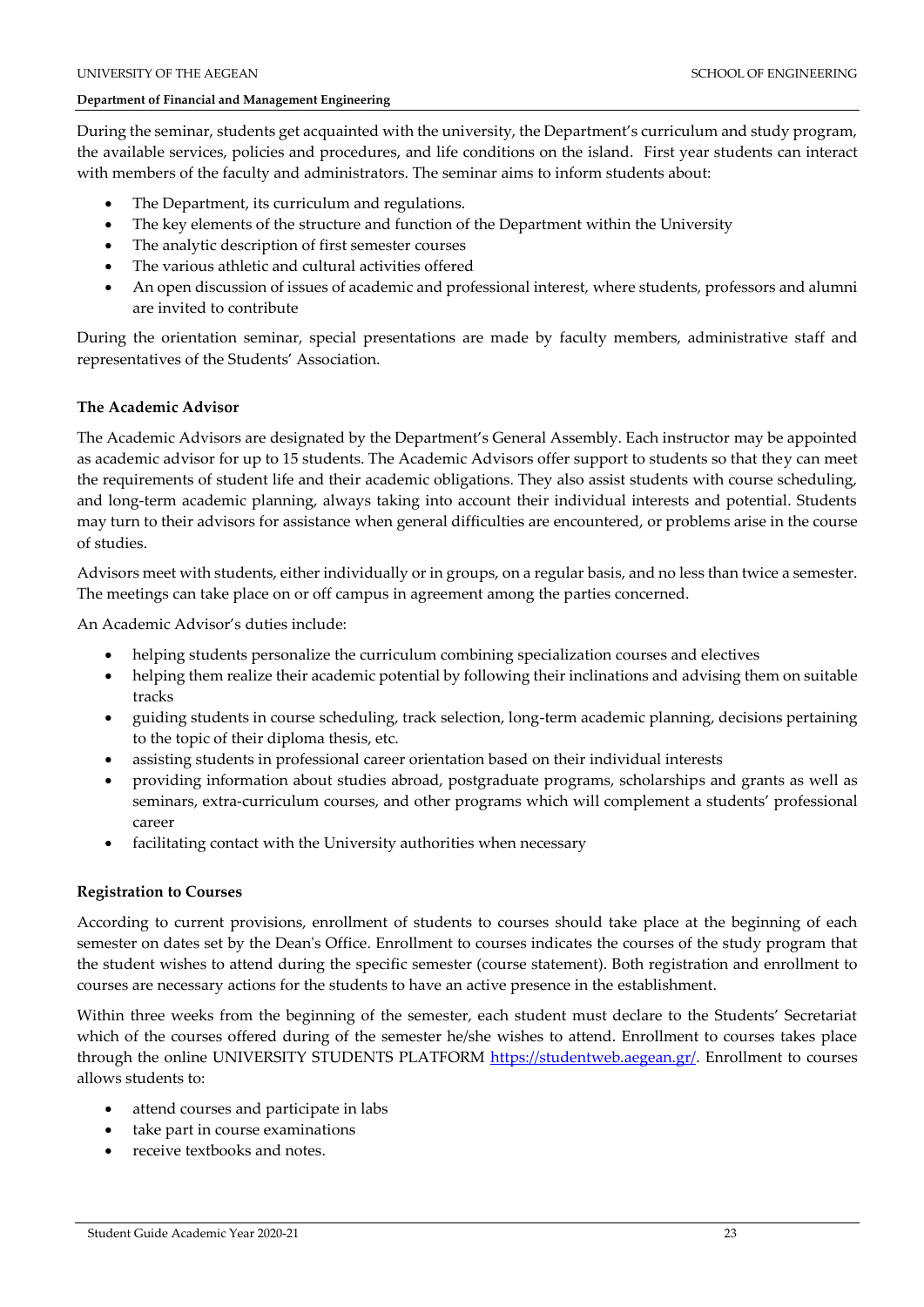By selecting courses, each student prepares his / her individual study program for the semester. In order to select courses, a student looks at the indicative study program proposed for his / her semester of study and consults with his / her Academic Advisor. **The maximum number of courses students can register for per academic year is n+6, where n represents the number of courses on the indicative curriculum for the year in question**. Consequently, a student can allocate the six additional courses over the two semesters of a year. For example, a student can attend 4 extra courses during the fall semester and 2 extra courses during the spring semester in an academic year. In the final year of studies, n equals to 12. From the sixth year on, there is no limit to the number of courses a student can register for.

Late enrollment to courses is only accepted under special circumstances provided that a relevant application form has been submitted to the Department's General Assembly. The latter will decide upon the matter by the end of the fourth week from the beginning of the semester.

Failure of a student to electronically enroll to courses signifies his/her exclusion from the semester's exams.

# **Registration to Tracks**

At the beginning of the seventh semester, and after having been successfully examined in at least 20 core courses of the first three years of the academic curriculum, students are invited to select the track in which they will specialize. Track selection and completion indicates the scientific specialization upon which the student has decided to focus. Track selection is crucial in that it should correspond to the students' individual interests and aptitudes as well as to their academic and career potential. In this decision, students can be supported by their Academic Advisors.

Track selection – as well as any change of selected track- takes place during the course enrollment each semester. Track change is only allowed once. In this case, the student secures all the courses in which he/she has already been successfully examined. Courses that are common between the two tracks count as new track courses. Courses that the student has been successfully examined but are not part of the new track count as General Electives or as additional courses in the diploma's supplement.

If a student enrolls to courses of a different track and he/she is successfully examined, then these courses are considered as General Elective courses.

# **Diploma Thesis**

The undertake of a Diploma Thesis is a basic condition for the completion of studies in the Department of Financial & Management Engineering. Writing up a Diploma thesis is compulsory, it accounts for 15% of the final Diploma grade and corresponds to 30 ECTS credits.

#### Undertaking and completing a Diploma Thesis

A prerequisite for undertaking a Diploma Thesis is the successful completion of the majority of courses. To undertake a Thesis the student should be left with no more than seven (7) courses and be at least in the 9th semester of study.

The topic of a Diploma Thesis is decided upon by each student in co-operation with the tutor/professor who accepts to supervise him/her. If necessary, there may be two supervisors on a Diploma Thesis. The Supervisor may be a faculty member of the Department, School or other Greek HEI or an affiliate member of the Department or a member of the Engineering School or of the Business School or a Researcher at a Greek Research Center. A threemember examination committee is set up to examine the Diploma Thesis. At least one faculty member of the Department must participate in this committee. If the supervisor of the Thesis is not a member of the Department (either a faculty member or affiliated tutor), then the other two members of the committee should necessarily come from the Department. At least one member of the examination committee should be a faculty member of the Department.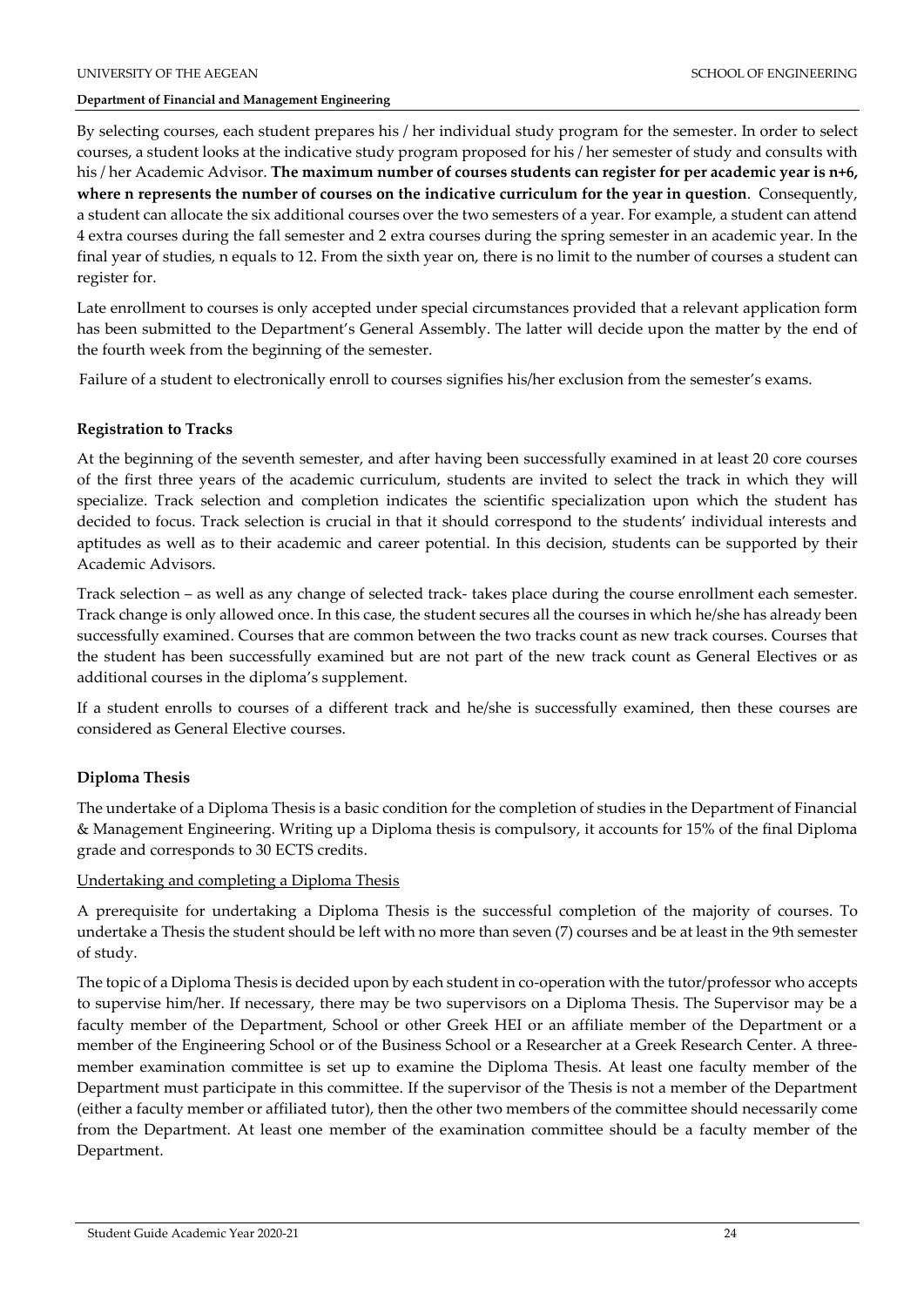Once the topic of the Thesis is selected, the student submits to the Student Secretariat an application form that includes the title of the thesis and a summary of its scope and objectives to be approved by the Department's General Assembly.

The members of the examination committee confirm their participation in the committee either by signing the respective application form or by sending an e-mail to the Secretariat. The topic of the Thesis and the members of the examination committee are approved by the General Assembly. If the student wishes to change both the topic of the thesis and his/her supervisor, he/she should follow the same procedure as the one described above. In case a student wishes to change only the topic of his/her thesis, he/she follows the same procedure but the deadlines described in detail in the following paragraphs apply.

#### Implementation of a Diploma Thesis

Once the thesis has been approved by the Department's General Assembly, it may be submitted for examination within a period of minimum three (3) to a maximum of twelve (12) months. In case the Thesis has not been completed (i.e. the date of presentation has not been announced) within twelve (12) months from the date of its initial approval by the Department's General Assembly, the student must undertake a new dissertation with a new supervisor. The language of writing of the dissertation is either Greek (with an English summary), or English (with a Greek summary).

#### Oral Examination and Evaluation of a Diploma Thesis

For a student to support his / her Thesis, he / she must have up to two (2) pending courses for graduation and be at least in the 10th semester. The oral presentation and examination of the thesis is carried out only if the supervisor approves it. The supervisor then informs the Secretariat of the Undergraduate Program, which makes a public announcement for the date and time of the oral presentation at least one week ahead.

The oral presentation of the Thesis is open to the public and takes place at the University of the Aegean. The presentation can be made at any date between 01/09 and 31/07 but the date of graduation is the date of completion of the examination period (January/February, June and September) in which the student's dissertation was examined.

After the oral presentation, each member of the examination committee completes and signs the Thesis Evaluation Report. Diploma Theses are evaluated at a grading scale from 5 to 10.

# **Performance Reports**

# **Examination Periods**

There are three examination periods: January-February, June, and September. The duration of the examination period is two weeks minimum for the January-February and June sessions, and three weeks minimum for the resit examination period of September. The Academic calendar is announced by the University well before the beginning of each academic year.

If a student is left with only one course pending for graduation, he/she has the right to be re-examined in an adhoc exam immediately after the end of the official examination period. A relevant written request must be submitted, and the examining professor must be contacted prior to the new examination date. No ad-hoc examination can be scheduled, unless the Student Secretariat confirms that the students' pending obligation is limited to only one course.

# **Examinations**

Students' assessment procedures are an integral part of the educational process.

The course instructor is the sole responsible for selecting the most appropriate assessment method for his course, as well as for assigning grades, and announcing the results to the students. Details about the assessment procedure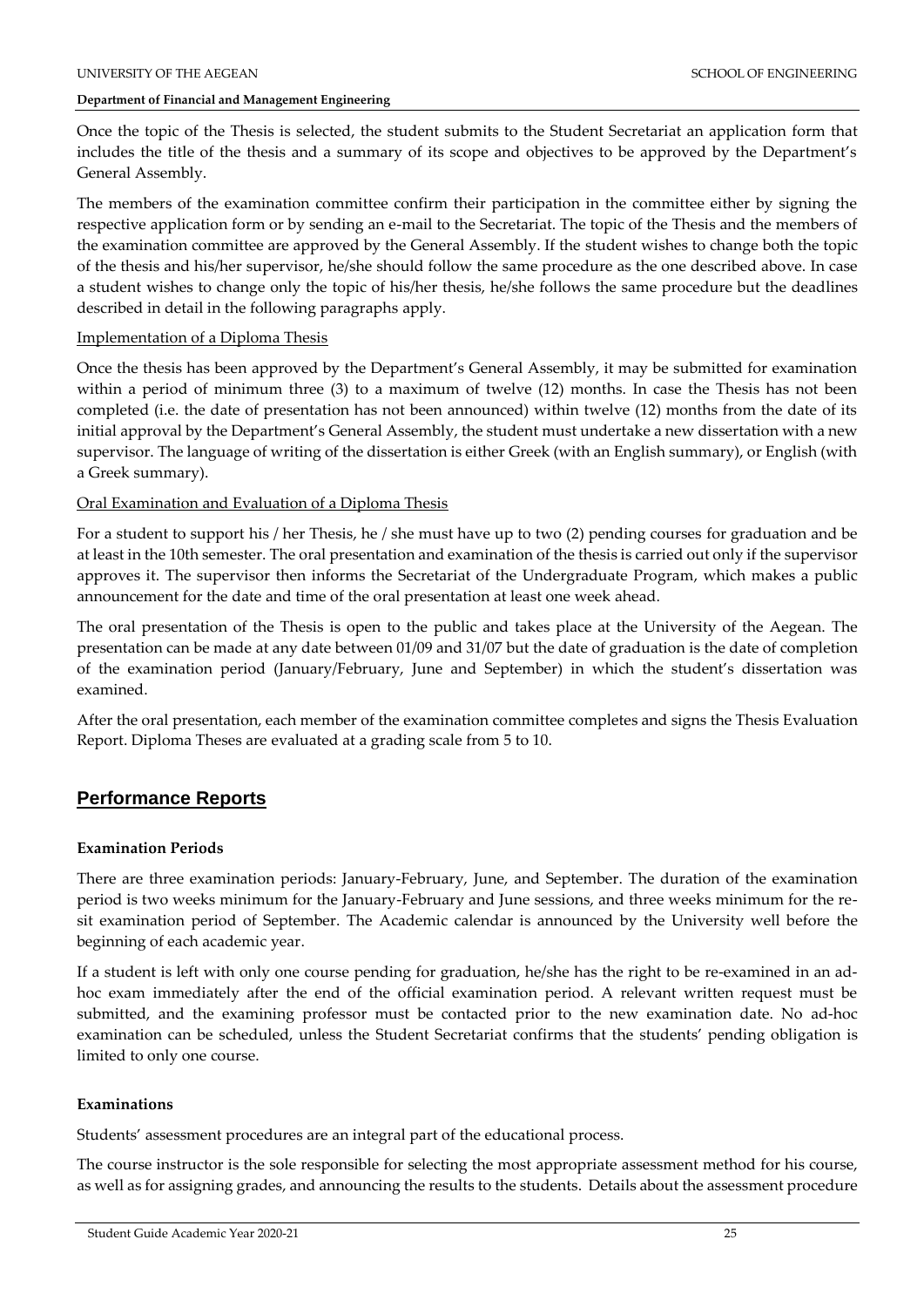(number and frequency of examination periods, method of performance assessment) are determined by each instructor at the beginning of the semester and described in the course syllabus approved by the General Assembly.

The assessment procedure is concluded by the students' participation in the specific semester's examination session. Students successfully complete a course when they receive a minimum pass mark of five (5) out of ten (10).

Students who fail in course examinations can participate in the re-sit exams of September. For core courses in the curriculum (compulsory and track courses), failure in the September re-sit exam signals the students' obligation to re-sit the course in the next academic year.

The right for re-examination to improve the grade of a course is given to students only in the September exam period and for the specific academic year. The grade that will be awarded to the student is the one that will result from the last exam even if the student fails the September exam or writes a lower grade than the one of the first exam. In addition, if a student wishes to be re-examined in a course (e.g. to improve the grade) in the next or another academic year, then the course will be added in his / her course statement, i.e. in the  $n + 6$  courses of that academic year and he/she will be allowed to participate in the respective examination periods (January or June). However, if a student enrolls in a course and does not take the exam, he/she will have to inform the Secretariat in order to be allocated with the first passable grade.

The detailed program for the final exams is prepared by the Students' Secretariat in cooperation with a representative from the Students' Union and is announced in time. Details concerning rules and conditions, duties and obligations by both examinees and examiners and the issuance of the exam results are included in the Institutional Examination Regulation (Senate decision no. 28/28.9.2017). For more information please visit: [http://www.fme.aegean.gr/el/news/08112018/idrymatikos-kanonismos-diexagogis-exetaseon-apofasi-sygklitoy](http://www.fme.aegean.gr/el/news/08112018/idrymatikos-kanonismos-diexagogis-exetaseon-apofasi-sygklitoy-yp-arith-28-2892017)[yp-arith-28-2892017](http://www.fme.aegean.gr/el/news/08112018/idrymatikos-kanonismos-diexagogis-exetaseon-apofasi-sygklitoy-yp-arith-28-2892017) (in Greek).

# **Diploma Award Requirements**

A student can complete the study program and be declared a graduate of DFME after completing at least ten full semesters of study from his first enrollment in the Department. Deviation from this restriction can only be applied to students who have enrolled in the Department under special provisions (e.g. students transferred from other Universities/Departments, enrolled after placement tests, graduates from other University Departments, etc.).

Successful completion of studies requires for a student to have accumulated at least 300 credits (ECTS).

# **Grade of Diploma**

The grade of diploma is determined as the weighted average of the Diploma Thesis (15%) and the Grade Point Average (GPA) of all courses (85%).

For the numerical calculation of the degree, the grade of each course is multiplied by a factor, which is called the "weighting factor" of the course. The sum of the individual products is divided by the sum of the weights of all courses. The Diploma Thesis grade accounts for 15% in the Diploma grade. The Diploma grade is calculated using the following type:

Diploma Grade = 0.85 x Grade of Courses + 0.15 x Diploma Thesis Grade

The Diploma certifies the successful completion of studies. The GPA is printed on the Diploma and is denoted by the terms "Good", "Very Good" and "Excellent" corresponding to the following scale 5.00 – 6.49, 6.50 - 8.49, and 8.50 – 10 respectively.

Students, who have obtained more credits than necessary to fulfill graduation requirements, may request in writing the exemption of one or more course grades in the calculation of the final GPA. From 2015 onwards, additional courses taken appear in the Diploma Supplement.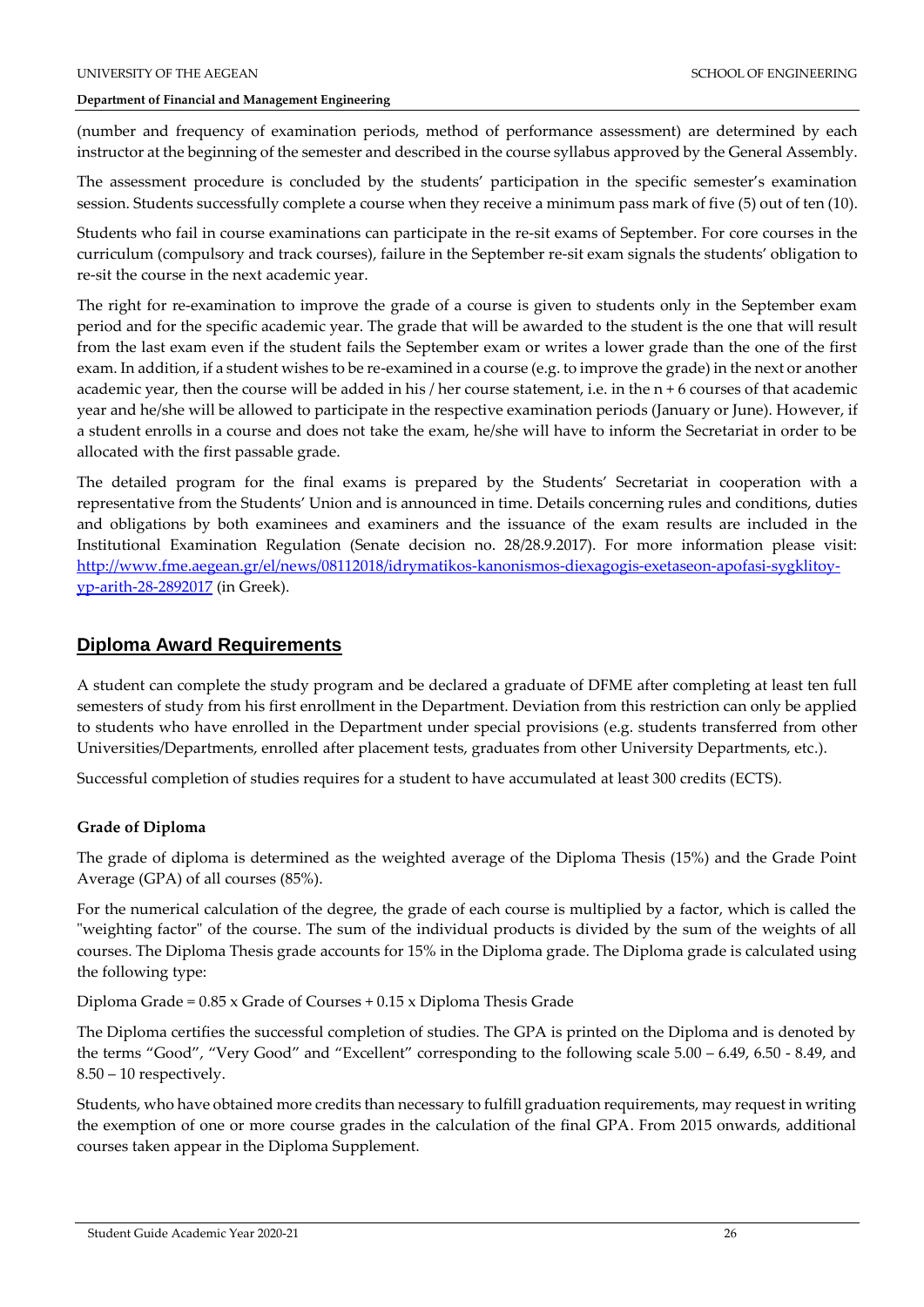# **Graduation**

The graduation ceremony is scheduled after the conclusion of the examination periods on dates set by the Rector's Office. Graduation is a formal ceremony in which a graduate pledge before the Rector, the President of the Department and his / her colleagues to uphold his dedication to science and to the holding principles of the Institution.

Students must participate in the graduation ceremony in order to receive their Diplomas. Participation is granted upon submission of the relevant application form along with verification by the Library Service that all accounts have been settled, i.e that the person concerned has settled all possible outstanding issues and a certificate that he/she does not have financial outstanding issues (if he/she resides in the Student Dormitories). Until the graduation day, graduates may receive certification of completion of studies and transcript of records by the Student Secretariat.

Graduates who are living and working abroad and cannot attend the local ceremony are given the option to attend a confession ceremony at a Greek Embassy / Consular Authorities abroad.

# **Certification of Studies**

By submitting relevant applications, students may receive the following certificates:

- *Certificate of enrollment*, confirming students' enrollment for the semester.
- *Transcript of records*, confirming the courses passed and the grades received.
- *Certificate for use by the Military Service*, confirming place and date of initial registration, semesters attended, and examination periods attended.

The student identity is obtained with first enrollment and is valid until graduation. To all intents and purposes, students are considered as responsible adults.

# **Scholarships and Awards**

Students who are distinguished for their academic performance may be awarded individual grants by various sponsors (businesses, organization, individuals). Since the establishment of the Department in 2000, each year, studiousness awards are given to first-time students and graduates of the Department. More than 200 awards have been given to students amounting to over  $\epsilon$  200,000.00.

The list of grant holders and the order of priority of the beneficiaries of cash prizes are drawn up by the Secretariat of the Department, based on the approval by the Department's General Assembly.

# **International Student Exchange Programs**

The Department's International Student Exchange program is ruled by the reciprocity principle and follows the principles and guidelines of the Erasmus+ Program for the period 2014-2020.

The program enables the exchange of students within Europe and internationally. Erasmus+ students register for courses in the Host Institute for one semester. Tuition fees are waived, and credits can be transferred, provided the courses obtained at the Host Institution have similar learning outcomes to equivalent courses at the Home Institution. A basic condition for the recognition of these courses is the appropriate proof of academic correspondence, i.e. the tutor responsible of the course must certify the correspondence of the syllabus of the course, in consultation with the Department's Erasmus+ Coordinator. This correspondence is certified in the Learning Agreement signed between the two Institutions before the start of the student's mobility period.

The accommodation of students abroad is provided by the Host Institution. Corresponding regulations apply to foreign students of the ERASMUS + program who come to attend classes at the Department.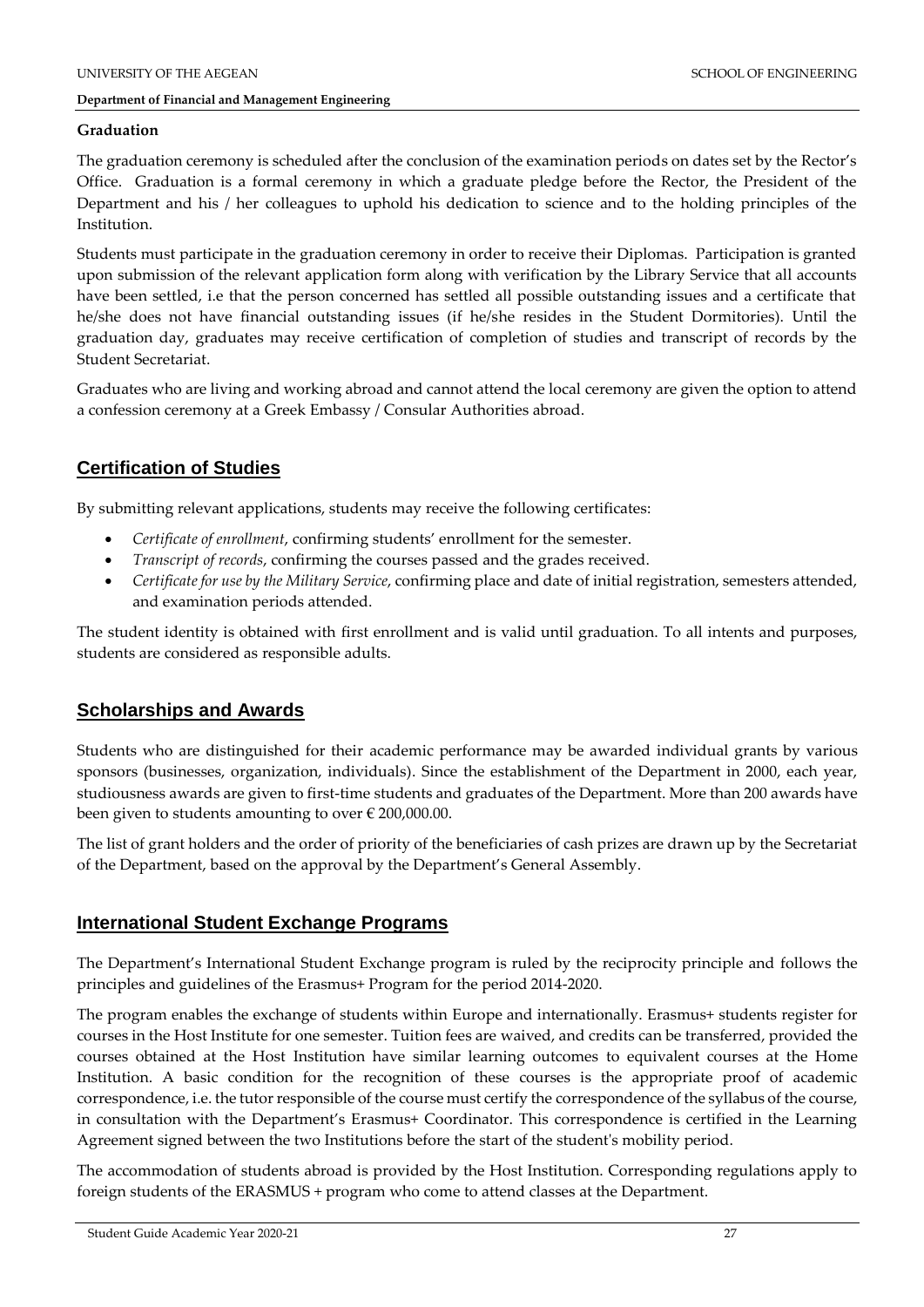Since 2015-2016, the University of the Aegean participates in the Action "International Mobility between Program Countries and Partner Countries", in the framework of the Erasmus+ Program. The mobility through the "International Mobility" program is addressed to students and staff and concerns studies, teaching and training of incoming and outgoing participants to the cooperating institutions of non-EU countries. The Department of Financial and Management Engineering has entered into cooperation agreements with several university departments abroad and seeks to conclude further agreements with other Institutions. Details about the university institutions abroad with which there are cooperation agreements, the requirements, the conditions, and the process of participation in the ERASMUS + Program are available on the Programme website <http://www.aegean.gr/erasmus>

For a detailed description of entry requirements and the enrollment process, please consult the University's webpage <http://erasmus.aegean.gr/en/>.

# **Enrollment of Graduates at the Department of Financial and Management Engineering**

According to the current provisions, the percentage of University graduates, or of equivalent status from Greece or abroad, as well as of the holders of diplomas of higher schools of more than two years and/or of two years of study under the supervision of the Ministry of Education and Religions and other Ministries, is set at 12% on the number of students admitted to each University Department.

The selection of candidates among graduates is made exclusively by qualifying exams in three courses. In particular, the candidates to be enrolled in the Department of Financial and Management Engineering are invited to take examinations in the following courses (of the 1st year of study):

- 1. Calculus I.
- 2. Introduction to Computer Science
- 3. Physics I.

The content of the above courses is proportional to the current Curriculum of DFME. Also, according to the legislation, the order of success of the candidates is determined by the sum of the scores they get in all the examined courses. This includes those who have scored a total score of at least thirty (30) points provided they have scored at least ten (10) points in each of the three (3) courses. The ranking is made in descending score order until the required percentage of candidates is met. If more candidates have the same overall score, relevance of their first degree to DFME's study programme is taken into consideration. If the number of related courses is the same among equivalent candidates, a random pick takes place among these candidates. Selection of candidates with the same overall score as that of the last ranked candidate is not allowed as they are considered supernumerary. By decision of the Department's General Assembly accepted graduate students are exempted from the examination of courses or exercises that were fully or adequately taught at the Department or the School of origin. Under the same decision, graduate students are obliged to be examined in courses or exercises, which according to the curriculum, are considered not to have been fully or adequately taught in the Department or School of origin. In any case, the graduates are exempted from the examination of courses in which they were examined for their admission to the Department, provided that these courses correspond to courses of the Curriculum of the Reception Department.

The dates of submission of applications and of the necessary supporting documents, as well as the dates of the examinations are set by the Ministry of Education, Research and Religions. Usually, the submission of applications and supporting documents takes place from 1 to 15 November of each academic year and the qualifying examinations take place from 1 to 20 December of each academic year.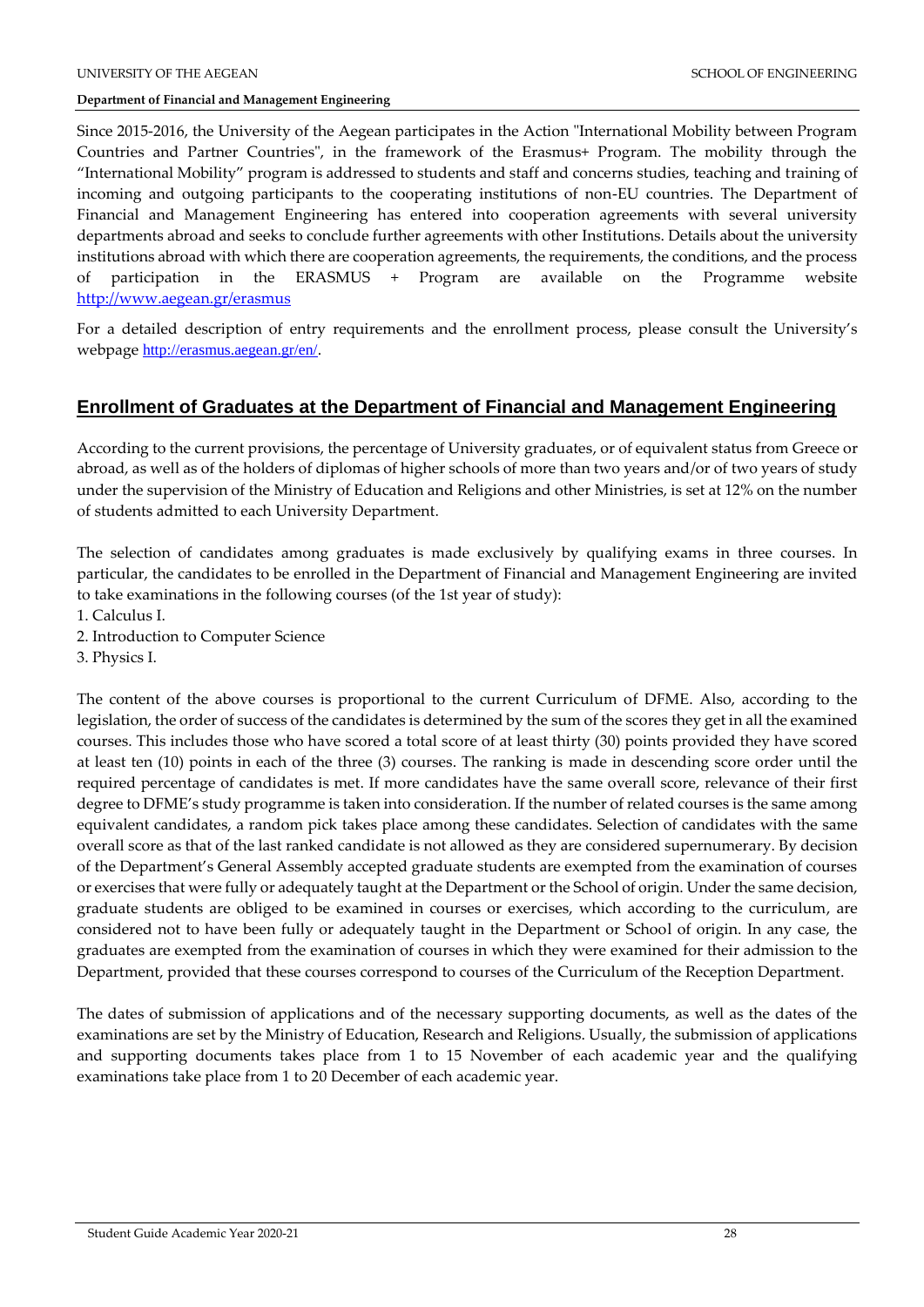# **Postgraduate Programs**

# **Postgraduate Program in Financial & Management Engineering**

For more information please visit: http://odim.aegean.gr/

# **Master's by Research in Financial & Management Engineering**

For more information please visit:<http://medmode.aegean.gr/>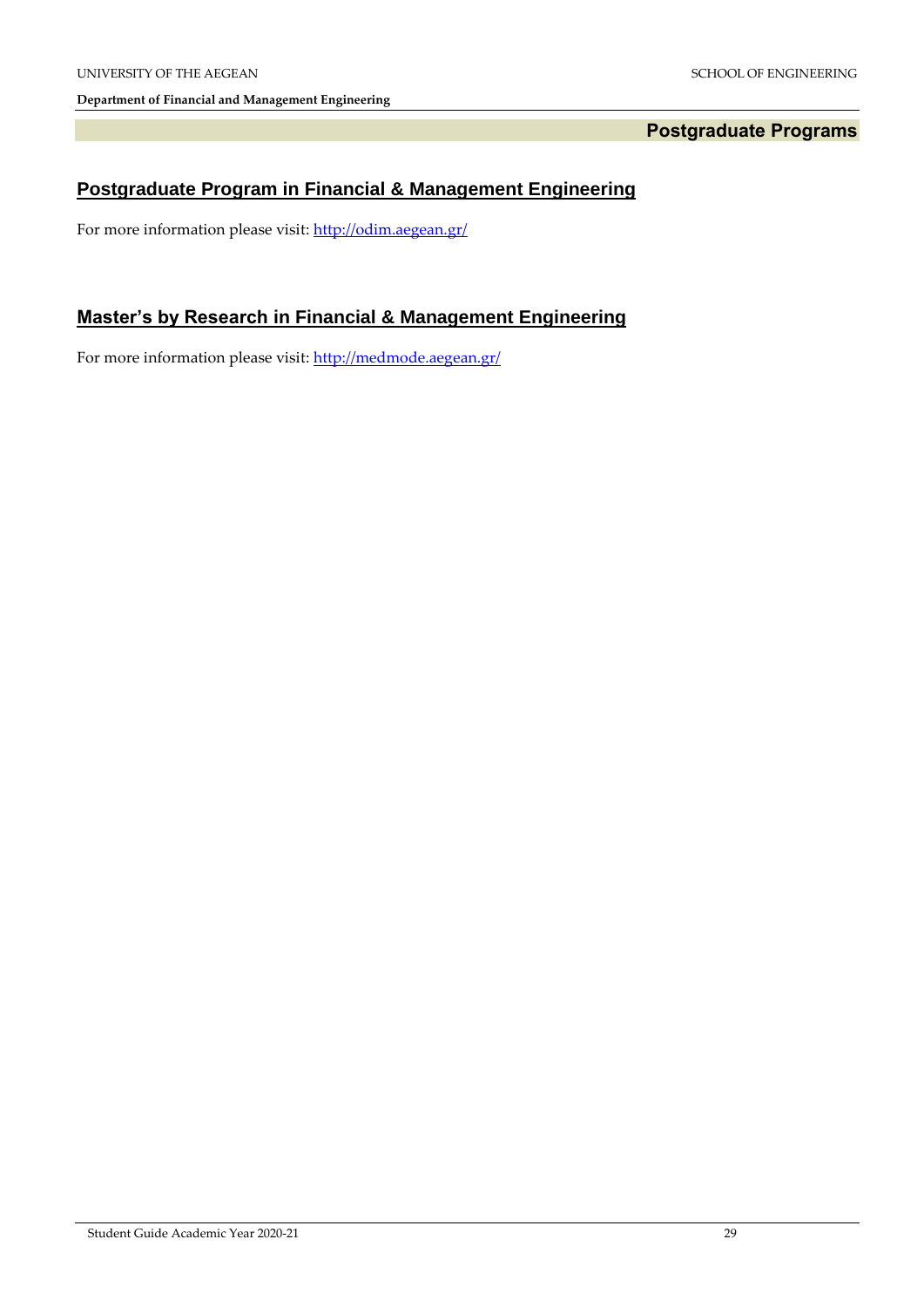# **Doctoral Diploma (Ph.D.) Studies**

A Ph.D, or Doctoral Diploma (D.D) is an academic qualification which certifies the substantial contribution of its holder to the enhancement and development of current scientific areas of study and the in-depth understanding of the scientific area under investigation. It also testifies that an original and innovative thesis was elaborated in this context. The Department's Doctoral Studies Program is a source of academic prestige and international academic excellence and contributes to the qualitative and quantitative development of its scientific production

A doctoral dissertation should make a substantial contribution to the corpus of scientific knowledge and its originality and scientific tenor is certified by its publication (partially or as whole) in peer-reviewed scientific journals and/or presentations in international conferences.

For more information please visit:<http://www.fme.aegean.gr/el/didaktoriko-diploma>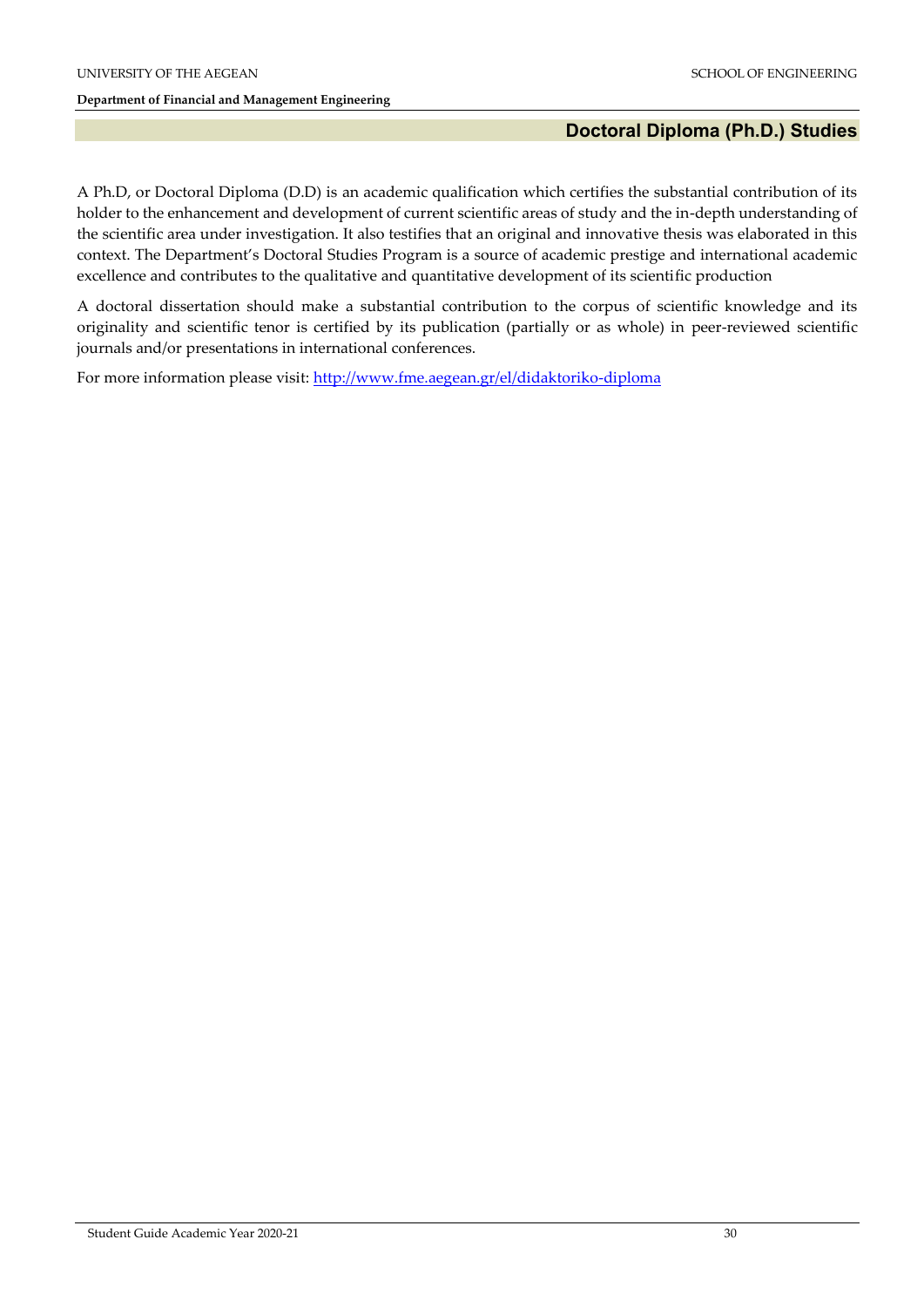# **Students' Associations**

# **The Student Union**

The Student Union caters for the administrative and educational issues that concern students. The student body elects the Administrative Council of the Union each academic year. The Council consists of 11 members who represent students in various collective bodies including the Senate, the Department's General Assembly, the National Student Union of Greece, etc.

The Student Union organizes athletic events such as basketball and soccer, and cultural activities such as theatre music and dance performances.

For further information, contact The Department's Student Union:  $\mathbf{\mathcal{C}}$  2271035491 $\boxtimes$  [fsyllogos@fme.aegean.gr](mailto:fsyllogos@fme.aegean.gr)

# **International Student Associations**

# **A.I.E.S.E.C.**

# *IDENTITY*

AIESEC is the world's largest non-profit organization operated by students with a commitment to international understanding and co-operation. It was founded in 1948, and has operated in Greece since 1956 and at the University of the Aegean since 1994.

# *NETWORK*

AIESEC. is a global network of 30,000 members across 5 continents, in 83 countries, at about 800 universities worldwide. In Greece the following universities have AIESEC sections:

- The University of Economics of Athens
- **The University of Pireaus**
- The National Kapodistriako University of Athens
- **The University of Macedonia**
- The Aristotel University of Thessaloniki
- The University of the Aegean

#### *MISSION*

The AIESEC facilitates the international exchange of students and recent graduates in paid traineeship schemes or as volunteers for a non-profit organization. Recent graduates and students in their  $3rd$ ,  $4th$ , and senior year of studies may participate for a period of 2 months up to 18 months.

To join AIESEC or for further information on the international exchange program contact:

AIESEC

Michalio Building, Basement

■: 2271035097

: aiesec@ba.aegean.gr

web page: [www.aiesec.gr](http://www.aiesec.gr/) [www.aiesec.org](http://www.aiesec.org/)